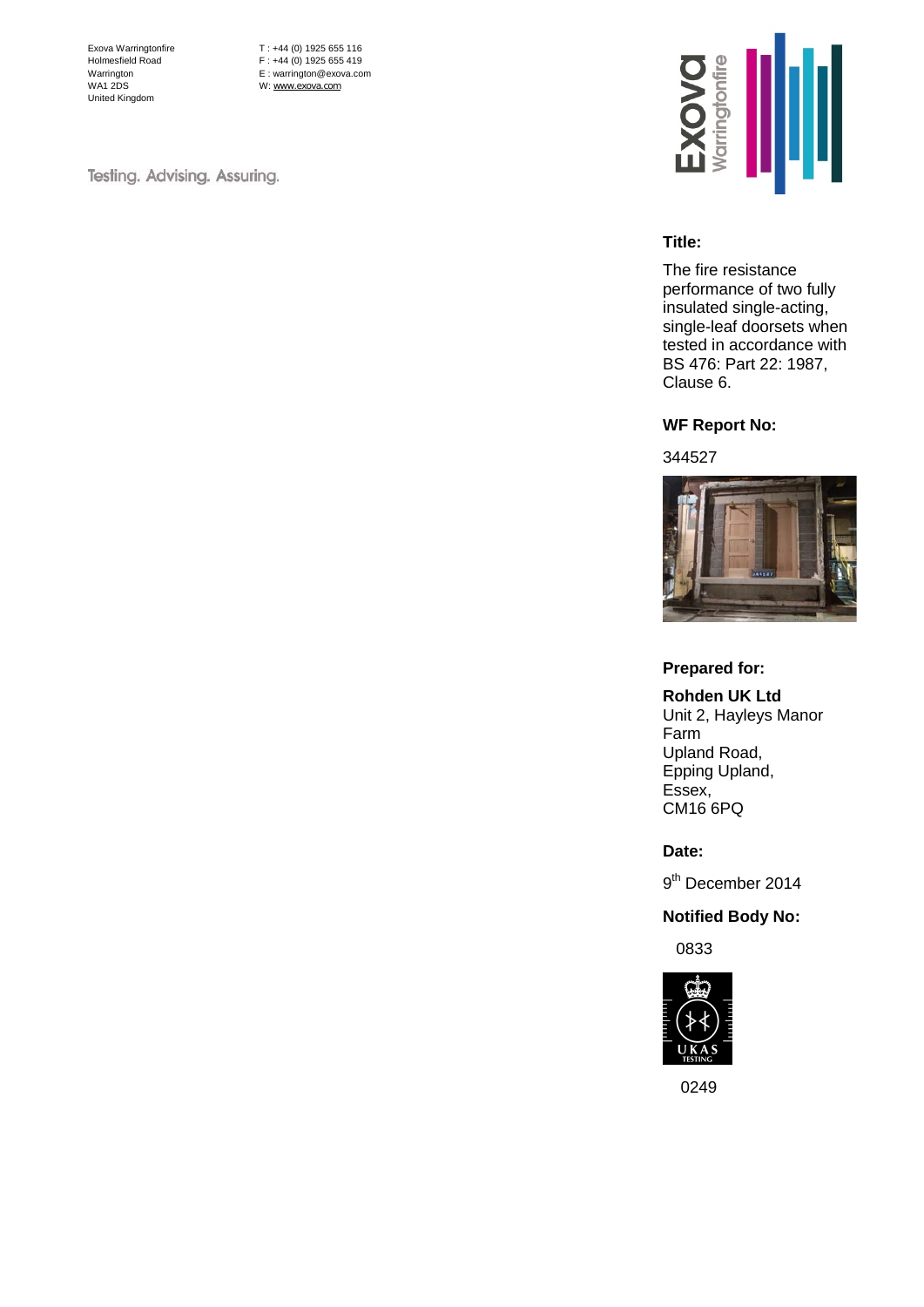## <span id="page-1-0"></span>**Summary**

**Objective** To determine the fire resistance performance of two fully insulated single-acting, single-leaf doorsets, when tested in accordance with BS 476: Part 22: 1987, Clause 6.

**Test Sponsor Rohden UK Ltd.**

**Address** Unit 2, Hayleys Manor Farm, Upland Road, Epping Upland, Essex, CM16 6PQ

**Summary of Tested Specimen** For the purpose of the test the doorsets were referenced Doorset A and Doorset B.

> **Doorset A** – Client referenced Oxford. Briefly had overall nominal dimensions 2075 mm high by 910 mm wide incorporating a door leaf with overall dimensions 2032 mm high by 838 mm wide by 44 mm thick. The door leaf had laminated particle board stiles and rails, and an inner panel comprising a 10 mm thick Magnesium oxide board with 7.5 mm thick particle board facings, with 16 mm Ash lippings to the vertical edges and was hung within a softwood frame on three Royde and Tucker stainless steel hinges referenced, Hi-Load 102. The doorset incorporated a Magnet tubular mortice latch referenced Br 63 mm and a Ingersoll Rand surface mounted door closer referenced 'Briton 121'.

> **Doorset B** – Client referenced Marlow. Briefly had overall nominal dimensions 2075 mm high by 910 mm wide incorporating a door leaf with overall dimensions 2032 mm high by 838 mm wide by 44 mm thick. The door leaf was had laminated particle board stiles and rails, and an inner panel comprising a 10 mm thick Magnesium oxide board with 7.5 mm thick particle board facings, with 16 mm Ash lippings to the vertical edges and three horizontal 8.5 mm thick by 95 mm wide magnesium oxide board muntin covered in a white Oak veneer. The door leaf was hung within a softwood frame on three Royde and Tucker stainless steel hinges referenced, Hi-Load 102. The doorset incorporated a Magnet tubular mortice latch referenced Br 63 mm and a Ingersoll Rand surface mounted door closer referenced 'Briton 121'.

> The doorsets were installed so that they opened towards the heating conditions of the test and were un-latched for the purpose of the test.

| <b>Test Results:</b> | Doorset A  | <b>Doorset B</b>                                        |
|----------------------|------------|---------------------------------------------------------|
| <b>Integrity</b>     | 34 minutes | 34 minutes                                              |
| <b>Insulation</b>    | 34 minutes | 34 minutes                                              |
|                      |            | The test was discontinued after a period of 34 minutes. |

**Date of Test** 27<sup>th</sup> September 2014

**This report may only be reproduced in full. Extracts or abridgements of reports shall not be published without permission of Exova Warringtonfire.**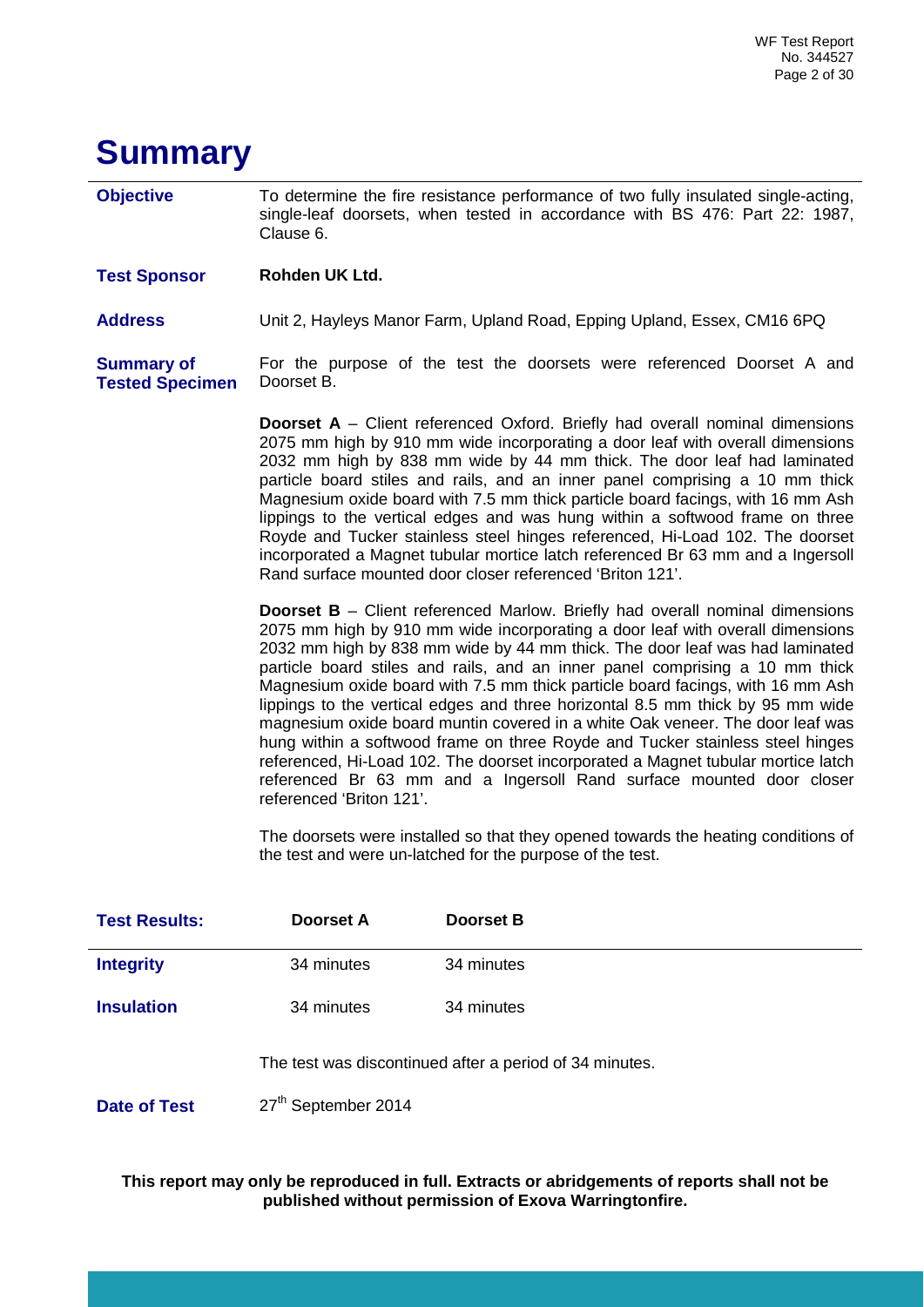WF Test Report No. 344527 Page 3 of 30

## <span id="page-2-0"></span>**Signatories**

Responsible Officer **D. Fitzsimmons\*** Testing Officer

Approved **S. Gillfedder\*** Testing Officer

\* For and on behalf of **Exova Warringtonfire.**

Report Issued:

Date: 9<sup>th</sup> December 2014

This copy has been produced from a .pdf format electronic file that has been provided by **Exova Warringtonfire** to the sponsor of the report and must only be reproduced in full. Extracts or abridgements of reports must not be published without permission of **Exova Warringtonfire**. The pdf copy supplied is the sole authentic version of this document. All pdf versions of this report bear authentic signatures of the responsible **Exova Warringtonfire** staff.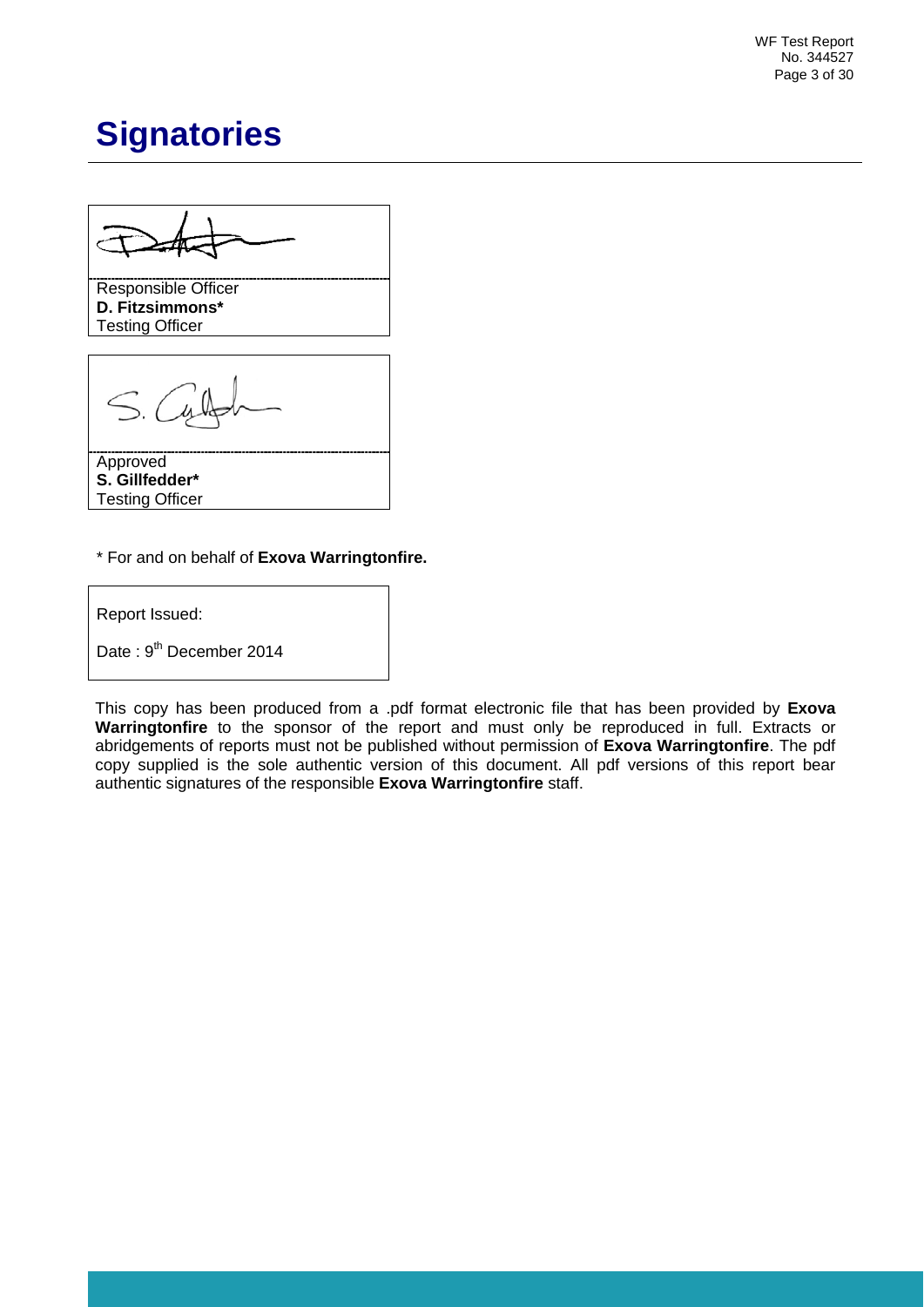### **CONTENTS**

### PAGE NO.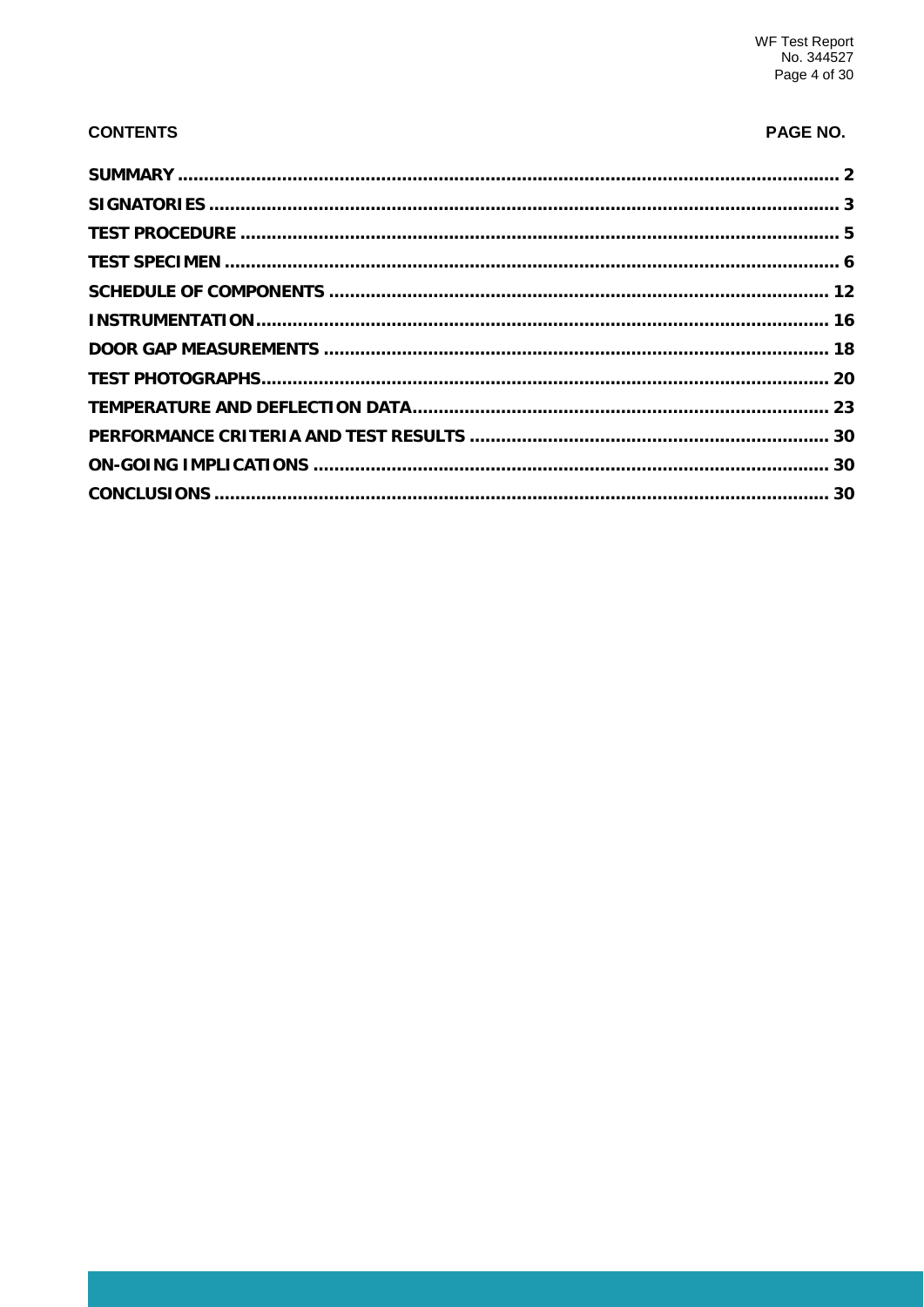# <span id="page-4-0"></span>**Test Procedure**

**Introduction** The doorsets were of a fully insulated construction, the test was therefore conducted in accordance with Clause 6 of BS 476: Part 22: 1987 'Methods for determination of the fire resistance of non-loadbearing elements of construction' respectively. This test report should be read in conjunction with that Standard and with BS 476: Part 20: 1987, 'Methods for determination of the fire resistance of elements of construction (general principles)'. The specimens were judged on their ability to comply with the performance criteria for integrity and insulation as required by BS 476: Part 22: 1987, Clause 6. **Fire Test Study Group/EGOLF** Certain aspects of some fire test specifications are open to different interpretations. The Fire Test Study Group and EGOLF have identified a number of such areas and have agreed Resolutions, which define common agreement of interpretations between fire test laboratories, which are members of the Groups. Where such Resolutions are applicable to this test they have been followed. **Instruction To Test** The test was conducted on the  $27<sup>th</sup>$  September 2014 at the request of Rohden UK Ltd the test sponsors. **Test Specimen Construction**  A comprehensive description of the test construction is given in the Schedule of Components. The description is based on a detailed survey of the specimen and information supplied by the sponsor of the test. **Installation** The specimens were installed into apertures in a masonry wall within a refractory concrete lined steel restraint frame by Exova Warringtonfire on behalf of the test sponsor on the 26<sup>th</sup> September 2014. **Sampling <b>Exova Warringtonfire** was not involved in the sampling or selection of the tested specimen or any of the components. **Conditioning** The specimens' storage, construction, and test preparation took place in the test laboratory over a total, combined time of 2 days. Throughout this period of time both the temperature and the humidity of the laboratory were measured and recorded as being within a range of from  $14^{\circ}$ C to  $22^{\circ}$ C and 50.5% to 76% respectively.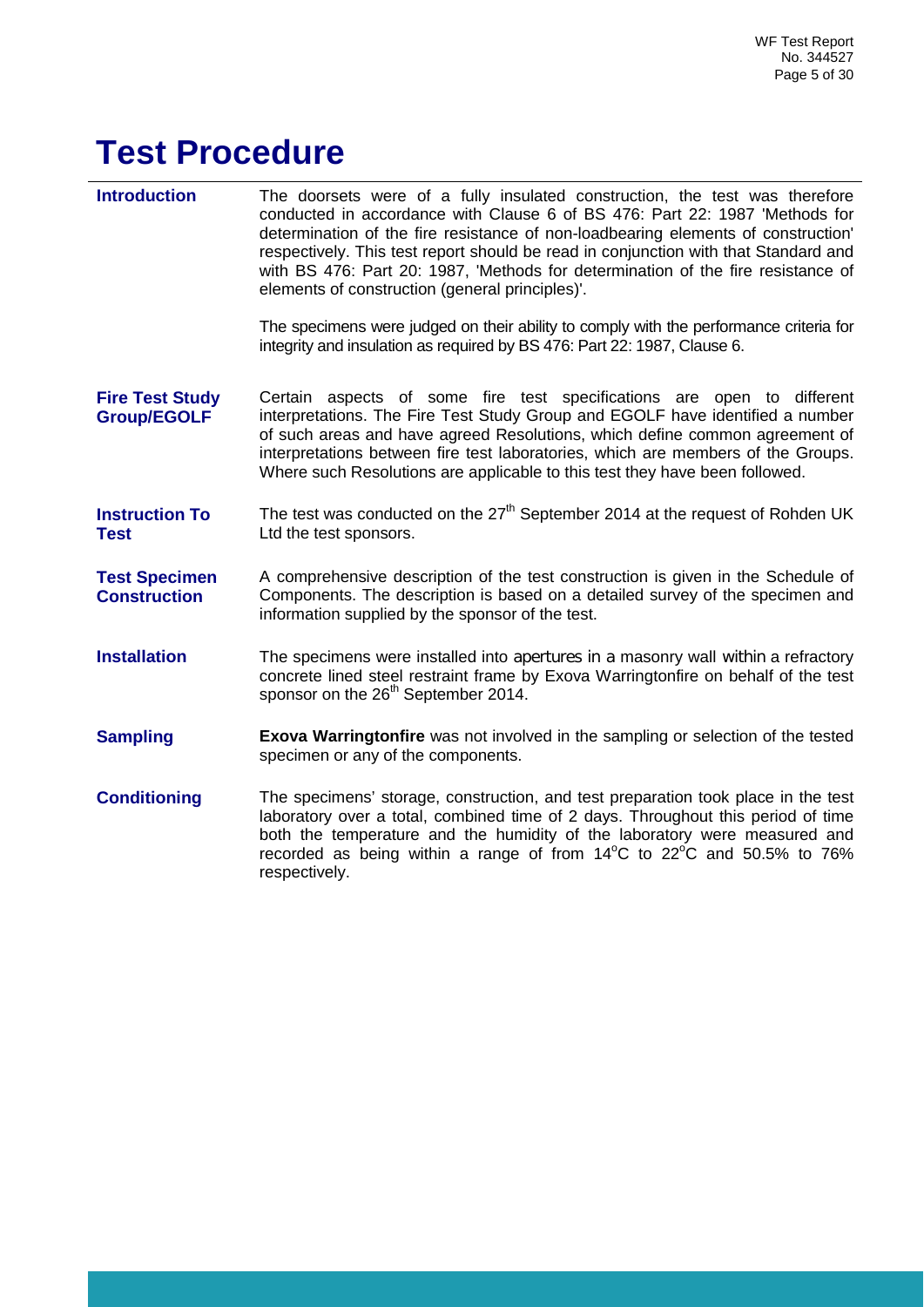# <span id="page-5-0"></span>**Test Specimen**

**Figure 1- General Elevation of the Unexposed Face of the Test Specimen**



Positions of thermocouples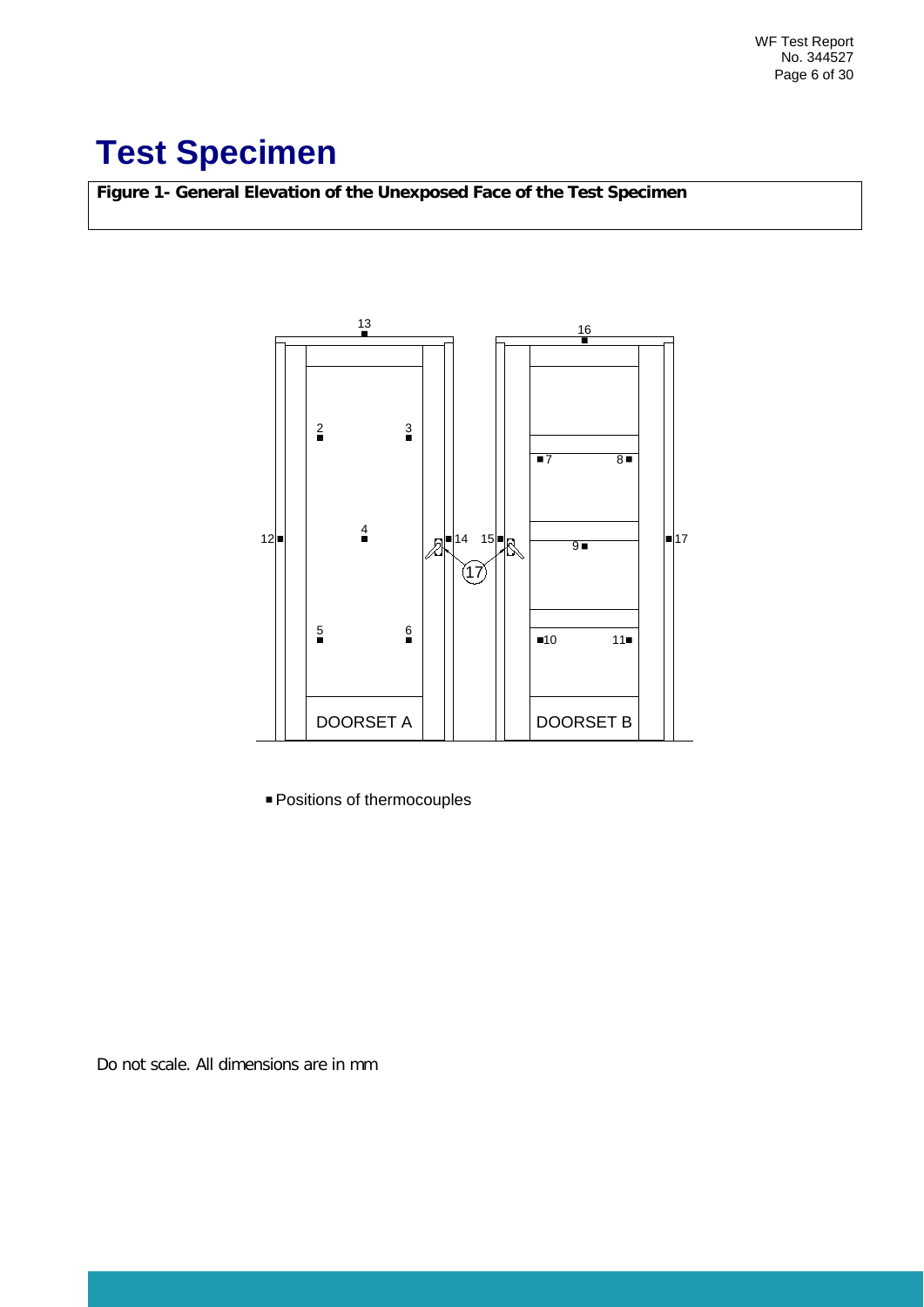

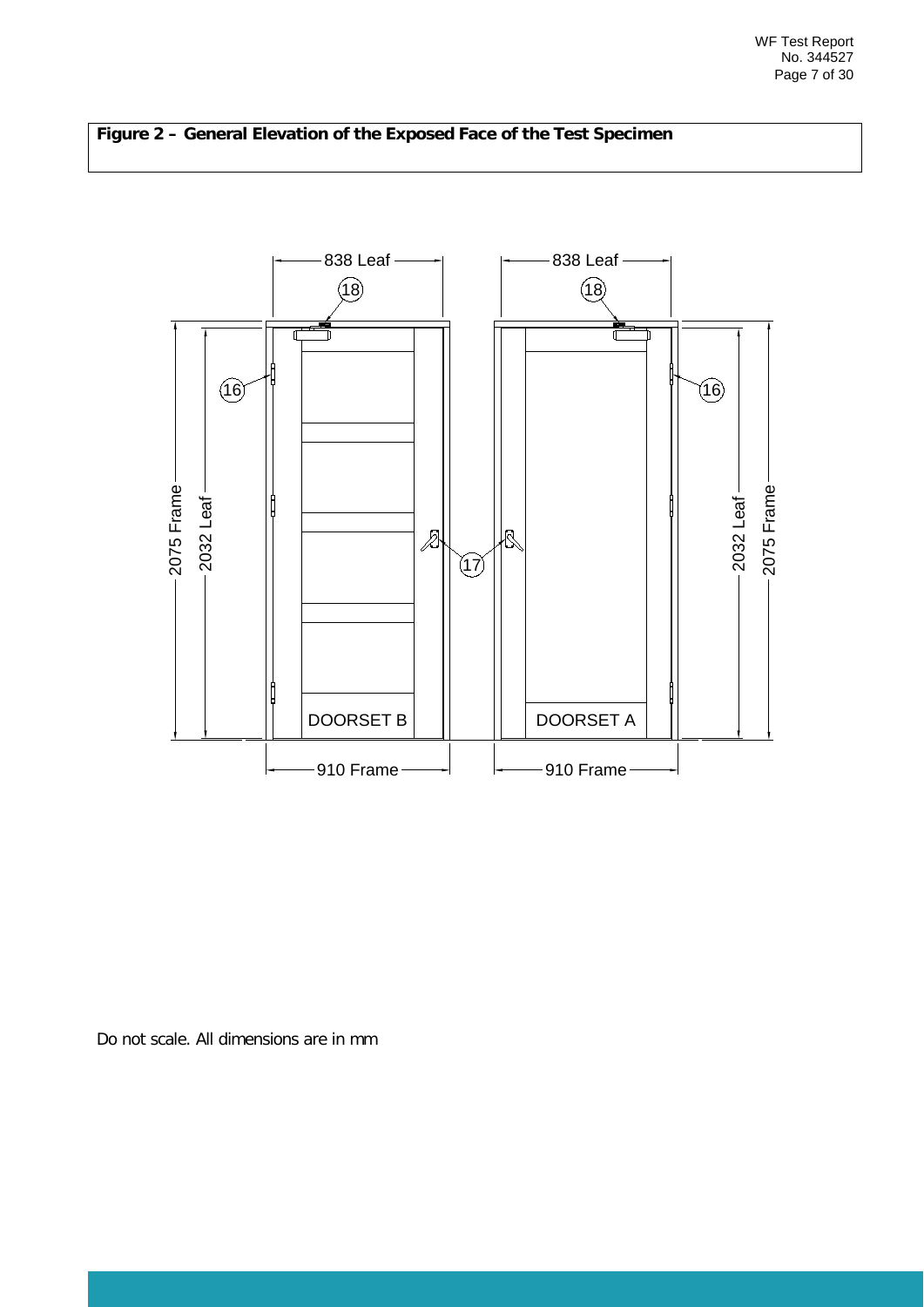### **Figure 3 – Details of Dimensions of Door Leaves**

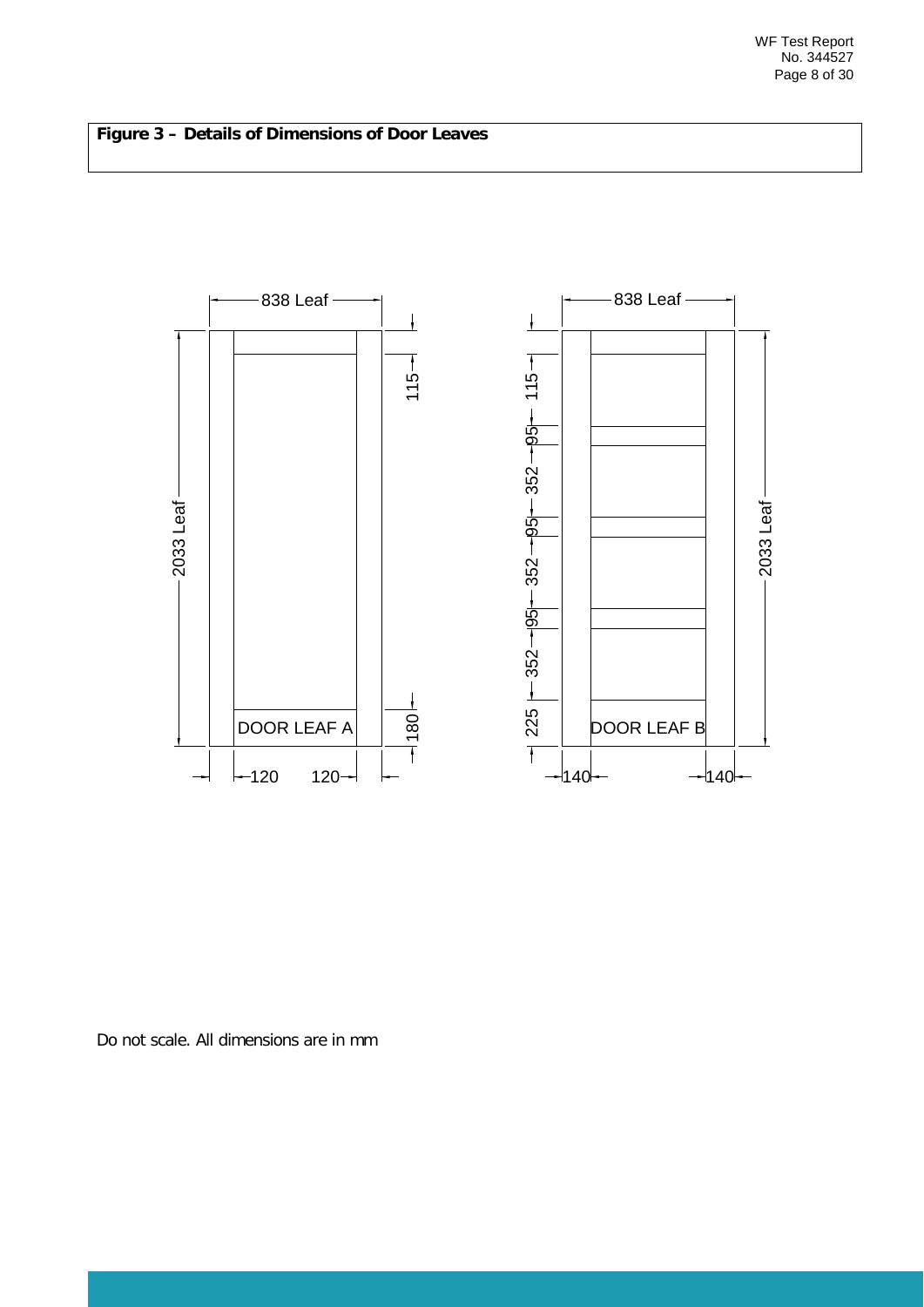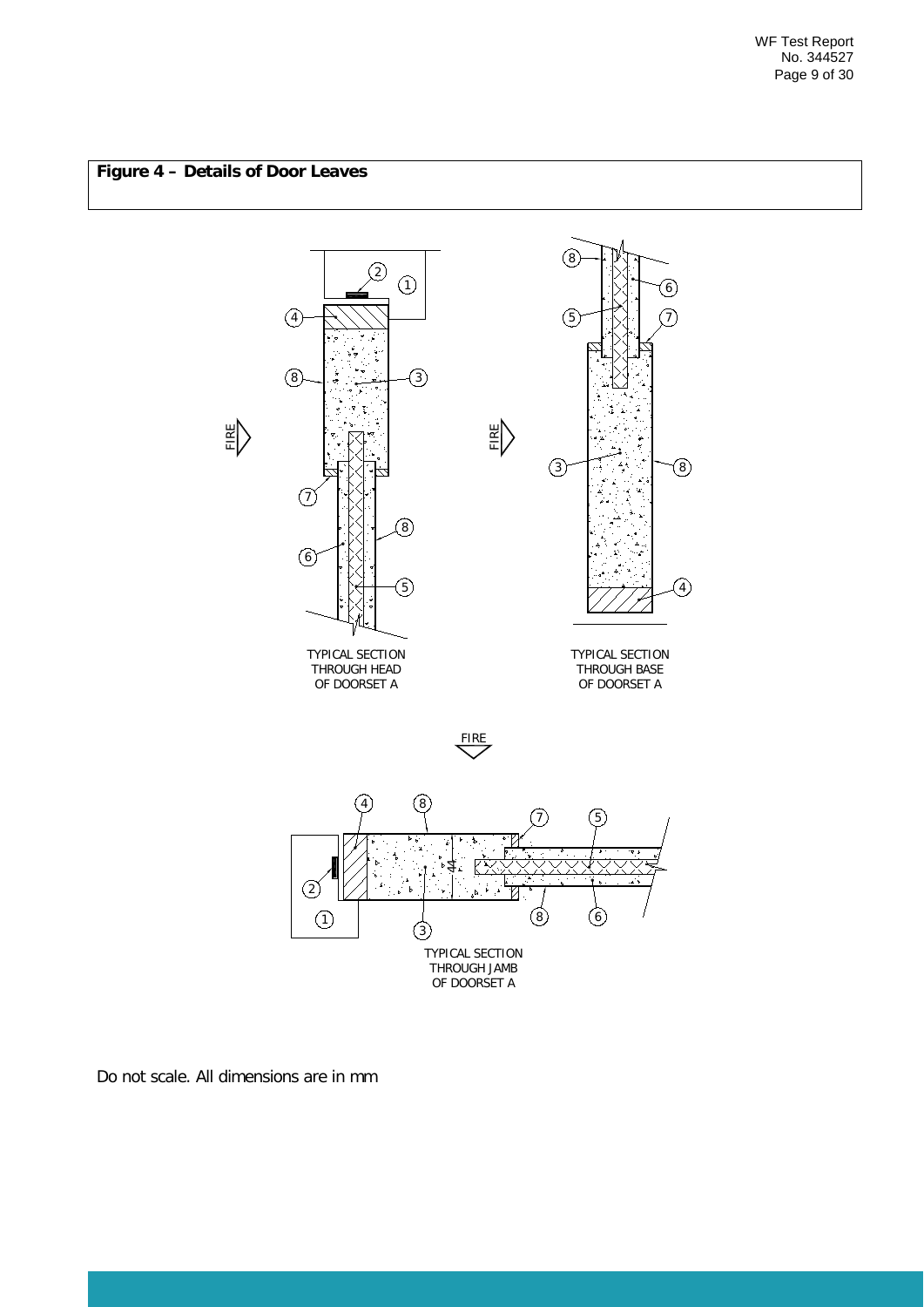WF Test Report No. 344527 Page 10 of 30

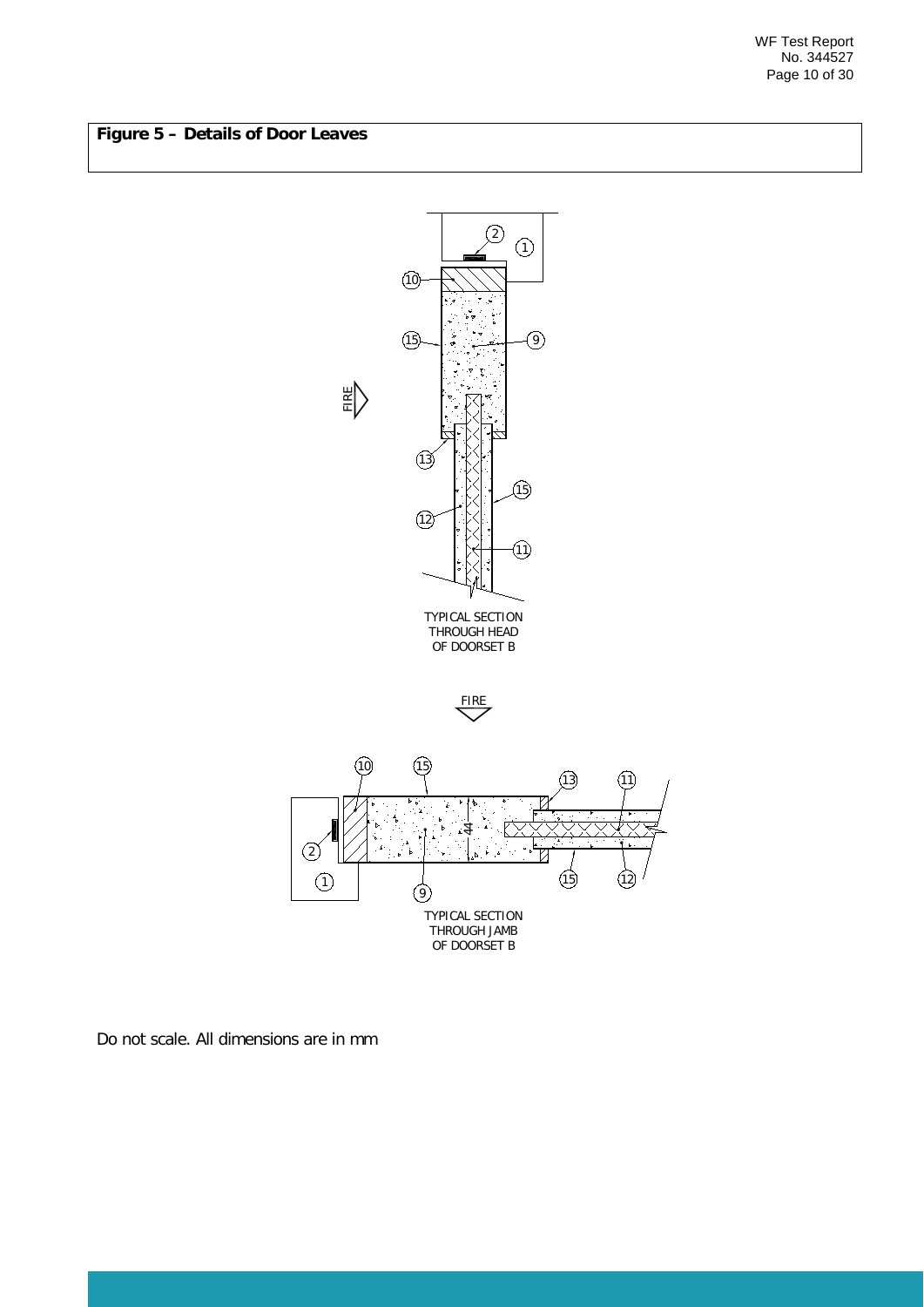

THROUGH BASE TYPICAL SECTION OF DOORSET B



THROUGH MUNTINS OF DOORSET B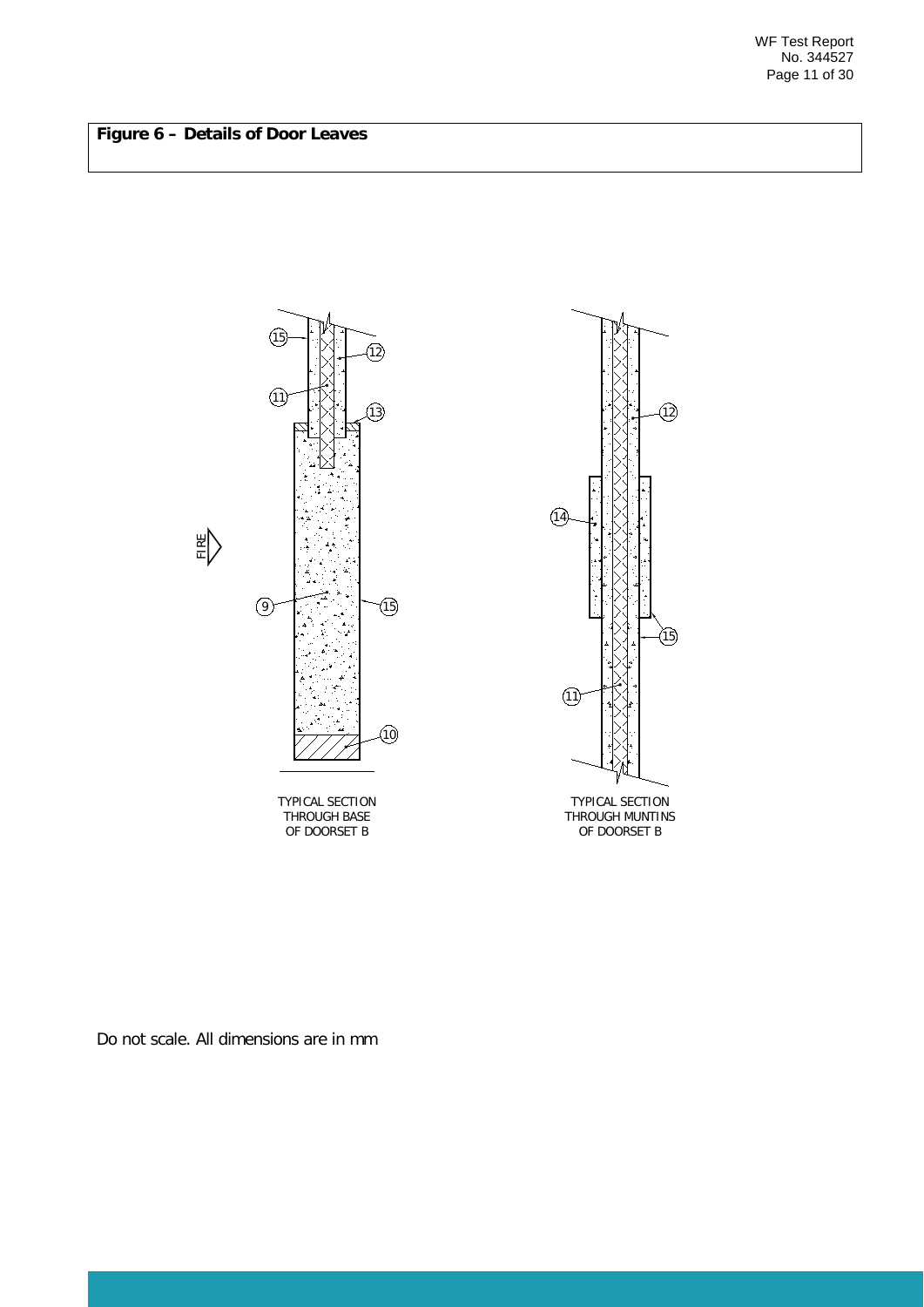# <span id="page-11-0"></span>**Schedule of Components**

(Refer to Figures 1 to 6) (All values are nominal unless stated otherwise) (All other details are as stated by the sponsor)

**Item Description**

| 1. Door Frames                |                                                                                                                |
|-------------------------------|----------------------------------------------------------------------------------------------------------------|
| Material                      | General commercial softwood                                                                                    |
| Density                       | 532 $kg/m3$ nominal                                                                                            |
| Average moisture content      |                                                                                                                |
| i. doorset A                  | 11.8%                                                                                                          |
| ii. doorset B                 | 10.6%                                                                                                          |
| Overall size                  | 69.2 mm x 45 mm, with 45.7 mm x 13.1 mm deep<br>rebate                                                         |
| Jambs to head jointing method | Stub mortice and screwed                                                                                       |
| Fixing method<br>Fixings      | Screwed                                                                                                        |
| i. type                       | Countersunk head wood screws                                                                                   |
| ii. material                  | <b>Steel</b>                                                                                                   |
| iii. overall size             | 100 mm long x 5.8 mm diameter                                                                                  |
| iv. centres                   | 4 off per jamb                                                                                                 |
| 2. Intumescent Seal           |                                                                                                                |
| Manufacturer                  | <b>Intumescent Seals Ltd</b>                                                                                   |
| Reference                     | Therm-A-Seal                                                                                                   |
| Material                      | High pressure, high pressure graphite intumescent strip<br>within a polyvinyl chloride, PVC, carrier           |
| Overall size                  | 15 mm $\times$ 4 mm                                                                                            |
| Fixing method                 | Self adhered into groove within rebate of frame, item 1,<br>the strips were interrupted at furniture positions |
| 3. Door Leaf A Framework      |                                                                                                                |
| <b>Material</b>               | Fire retardant particle board, stated                                                                          |
| Density                       | 680 – 700 kg/m <sup>3</sup> , stated                                                                           |
| Overall size                  |                                                                                                                |
| stiles<br>i.                  | 120 mm x 43 mm                                                                                                 |
| ii. top rail                  | 115 mm x 43 mm                                                                                                 |
| iii. bottom rail              | 180 mm x 43 mm                                                                                                 |
| Jointing method               | Butted with the stiles running the full height of the leaf                                                     |
| Adhesive                      |                                                                                                                |
| manufacturer<br>i.            | <b>Winsir Chemical</b>                                                                                         |
| ii. type                      | $VS - 798$                                                                                                     |
| iii. curing method            | Cold press                                                                                                     |
| iv. application method        | Applied by hand then pressed by machine                                                                        |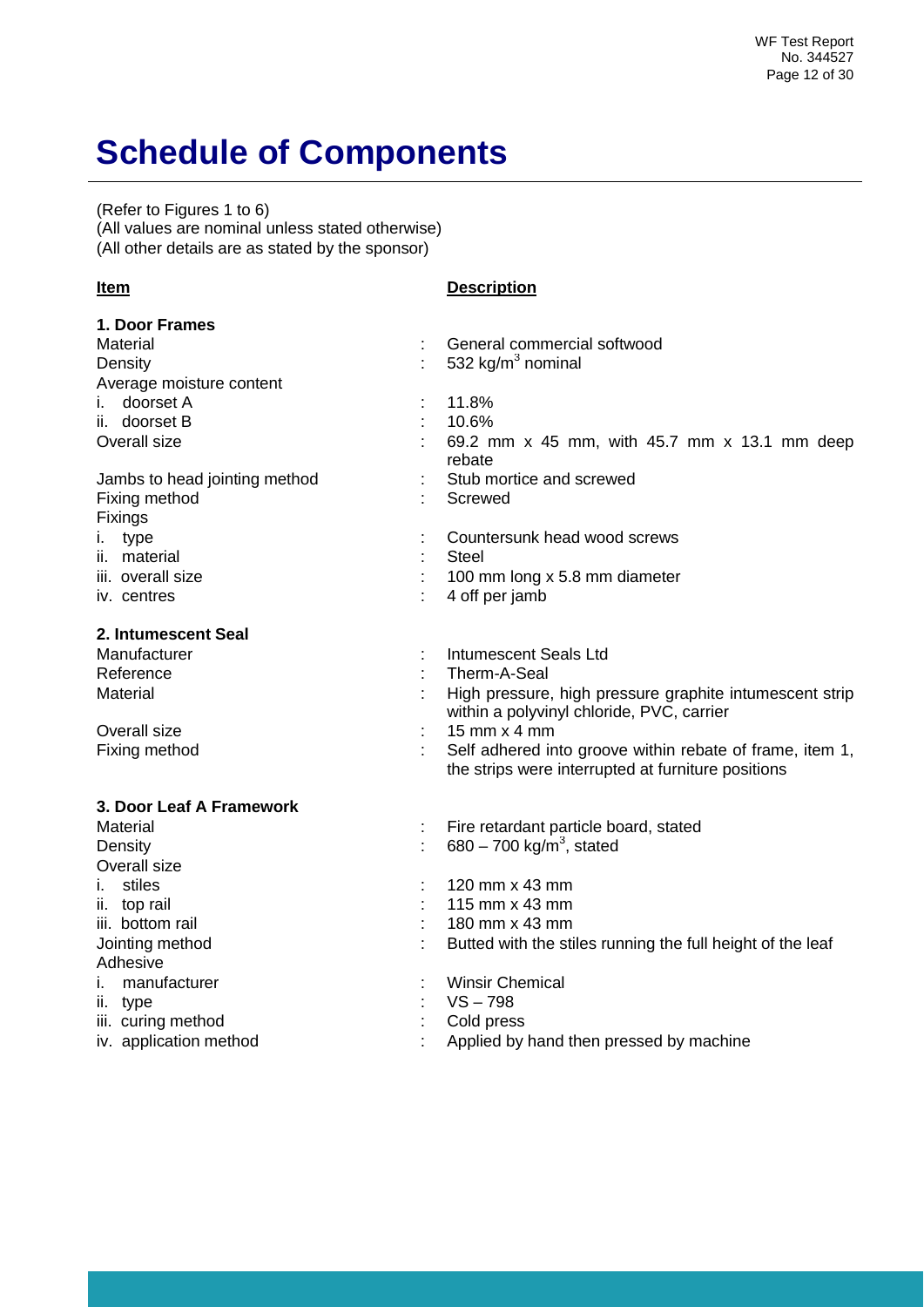### **Item Description**

| 4. Door Leaf A Lippings              |                                                                                            |
|--------------------------------------|--------------------------------------------------------------------------------------------|
| Material                             | Ash, stated                                                                                |
| Density                              | 730 – 750 kg/m <sup>3</sup> , stated                                                       |
| Overall size                         | 43 mm wide x 16 mm thick                                                                   |
| Fixing method                        | Bonded around the perimeter of the framework,                                              |
|                                      | sections, item 3                                                                           |
| Adhesive                             |                                                                                            |
| manufacturer                         | <b>Winsir Chemical</b>                                                                     |
| ii. type                             | $VS - 798$                                                                                 |
| iii. curing method                   | Cold press                                                                                 |
| iv. application method               | Applied by hand then pressed by machine                                                    |
| 5. Door Leaf A Panel Core            |                                                                                            |
| Material                             | Magnesium oxide board, stated                                                              |
|                                      |                                                                                            |
| Density                              | 880 kg/m <sup>3</sup> , stated                                                             |
| <b>Thickness</b>                     | $10 \, \text{mm}$                                                                          |
| Fixing method                        | Bonded to outer facing on both side first, item 6, then                                    |
|                                      | fitted into 30 mm deep grooves within the framework                                        |
|                                      | sections and bonded again                                                                  |
| Adhesive                             |                                                                                            |
| manufacturer<br>Τ.                   | <b>Winsir Chemical</b>                                                                     |
| ii. type                             | $VS - 798$                                                                                 |
| iii. curing method                   | Cold press                                                                                 |
| iv. application method               | Applied by hand then pressed by machine                                                    |
| 6. Door Leaf A Panel Outer Facing    |                                                                                            |
| Material                             | Fire retardant particle board                                                              |
| Density                              | 680 - 700 kg/m <sup>3</sup> , stated                                                       |
|                                      |                                                                                            |
| <b>Thickness</b>                     | 7.5 mm                                                                                     |
| Fixing method                        | Bonded to each face of panel core, item 5                                                  |
| Adhesive                             |                                                                                            |
| manufacturer                         | <b>Winsir Chemical</b>                                                                     |
| ii. type                             | $VS - 798$                                                                                 |
| iii. curing method                   | Cold press                                                                                 |
| iv. application method               | Applied by hand then pressed by machine                                                    |
| 7. Door Leaf A Panel Aperture Lining |                                                                                            |
| Material                             | Ash, stated                                                                                |
| Density                              | 680 – 700 kg/m <sup>3</sup> , stated                                                       |
|                                      |                                                                                            |
| <b>Thickness</b>                     | 5 <sub>mm</sub>                                                                            |
| Fixing method                        | Bonded to the inside edges of the framework sections,<br>item 3 around the panel apertures |
| Adhesive                             |                                                                                            |
| manufacturer                         | <b>Winsir Chemical</b>                                                                     |
| type<br>н.                           | $VS - 798$                                                                                 |
|                                      |                                                                                            |
| iii. curing method                   | Cold press                                                                                 |
| iv. application method               | Applied by hand then pressed by machine                                                    |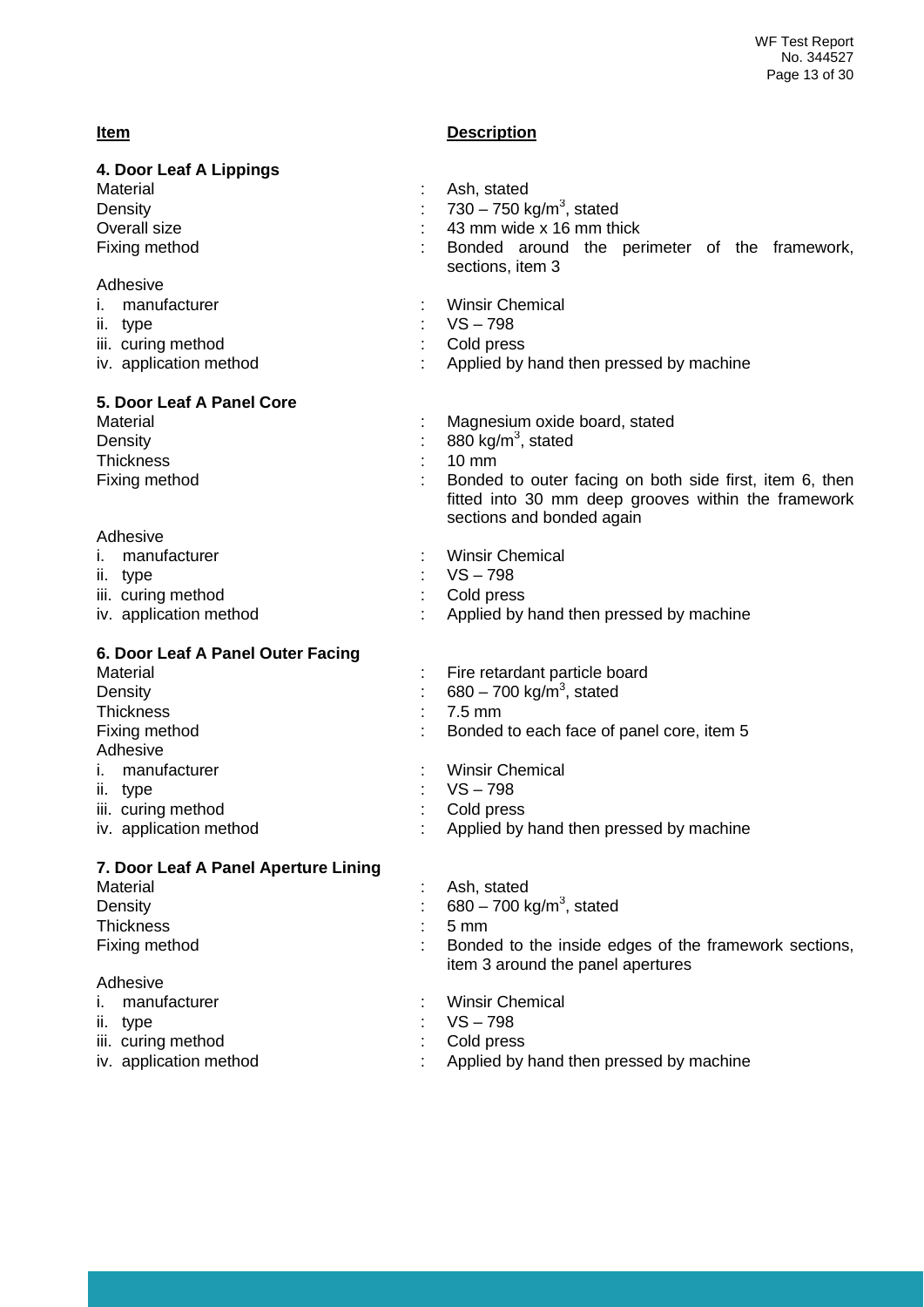#### **Item Description**

| 8. Door Leaf A Facings      |                                                                                                                                                        |
|-----------------------------|--------------------------------------------------------------------------------------------------------------------------------------------------------|
| Material                    | White Oak veneer, stated                                                                                                                               |
| Thickness                   | $0.6$ mm                                                                                                                                               |
| Fixing method               | Bonded to the framework sections, lippings and panel<br>outer facings, items 3, 4 & 6 respectively                                                     |
| Adhesive                    |                                                                                                                                                        |
| manufacturer<br>Τ.          | Foshan Nanhai Jianguli Maoyuan Adhesive Co. Ltd                                                                                                        |
| ii. reference               | <b>MY601E</b>                                                                                                                                          |
| iii. curing method          | Hot press                                                                                                                                              |
| iv. application method      | Applied by hand then pressed by hot press                                                                                                              |
| 9. Door Leaf B Framework    |                                                                                                                                                        |
| Material                    | Fire retardant particle board, stated                                                                                                                  |
| Density                     | 680 – 700 kg/m <sup>3</sup> , stated                                                                                                                   |
| Overall size                |                                                                                                                                                        |
| stiles<br>Τ.                | 140 mm x 43 mm                                                                                                                                         |
| ii. top rail                | 115 mm x 43 mm                                                                                                                                         |
| iii. bottom rail            | 225 mm x 43 mm                                                                                                                                         |
| Jointing method<br>Adhesive | Butted with the stiles running the full height of the leaf                                                                                             |
| manufacturer<br>Τ.          | <b>Winsir Chemical</b>                                                                                                                                 |
| ii. type                    | $VS - 798$                                                                                                                                             |
| iii. curing method          | Cold press                                                                                                                                             |
| iv. application method      | Applied by hand then pressed by machine                                                                                                                |
| 10. Door Leaf B Lippings    |                                                                                                                                                        |
| <b>Material</b>             | Ash, stated                                                                                                                                            |
| Density                     | 730 – 750 kg/m <sup>3</sup> , stated                                                                                                                   |
| Overall size                | 43 mm wide x 16 mm thick                                                                                                                               |
| Fixing method               | Bonded around the perimeter of the framework,                                                                                                          |
|                             | sections, item 8                                                                                                                                       |
| Adhesive<br>manufacturer    |                                                                                                                                                        |
| İ.                          | <b>Winsir Chemical</b><br>$VS - 798$                                                                                                                   |
| ii. type                    |                                                                                                                                                        |
| iii. curing method          | Cold press                                                                                                                                             |
| iv. application method      | Applied by hand then pressed by machine                                                                                                                |
| 11. Door Leaf B Panel Core  |                                                                                                                                                        |
| Material                    | Magnesium oxide board, stated                                                                                                                          |
| Density                     | 880 kg/ $m^3$ , stated                                                                                                                                 |
| <b>Thickness</b>            | $10 \text{ mm}$                                                                                                                                        |
| Fixing method               | Bonded to outer facing on both sides first, item 12, then<br>fitted into 20 mm deep grooves within the framework<br>sections, item 8, and bonded again |
| Adhesive                    |                                                                                                                                                        |
| manufacturer<br>ı.          | <b>Winsir Chemical</b>                                                                                                                                 |
| ii. type                    | $VS - 798$                                                                                                                                             |
| iii. curing method          | Cold press                                                                                                                                             |
| iv. application method      | Applied by hand then pressed by machine                                                                                                                |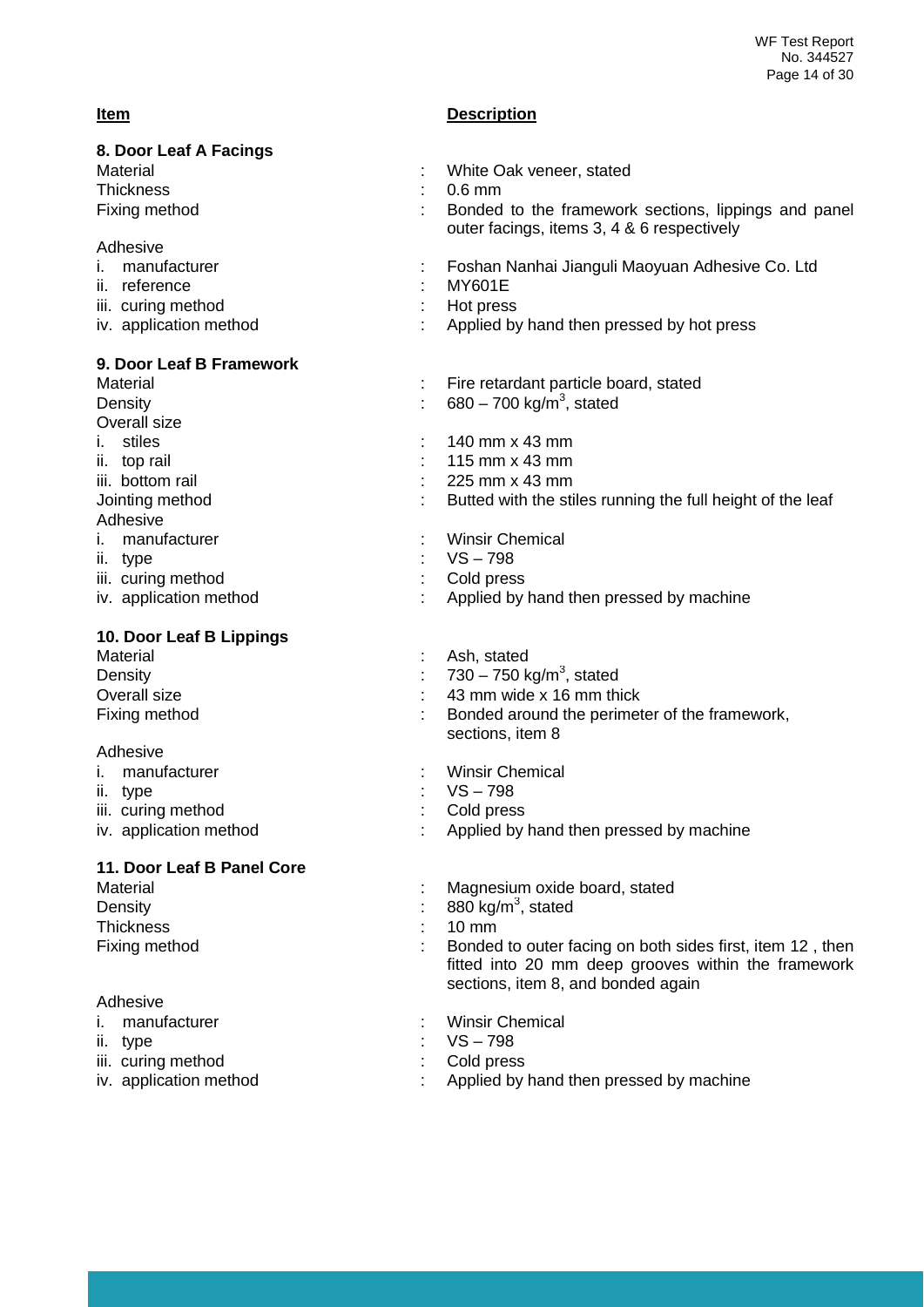#### **Item Description**

| 12. Door Leaf B Panel Outer Facing    |                                                                                            |
|---------------------------------------|--------------------------------------------------------------------------------------------|
| Material                              | Fire retardant particle board                                                              |
| Density                               | 680 – 700 kg/m <sup>3</sup> , stated                                                       |
| Thickness                             | $7.5 \text{ mm}$                                                                           |
| Fixing method                         | Bonded to each face of panel core, item 11                                                 |
| Adhesive                              |                                                                                            |
| manufacturer<br>Ť.                    | <b>Winsir Chemical</b>                                                                     |
| ii. type                              | $VS - 798$                                                                                 |
| iii. curing method                    | Cold press                                                                                 |
| iv. application method                | Applied by hand then pressed by machine                                                    |
| 13. Door Leaf B Panel Aperture Lining |                                                                                            |
| Material                              | Ash, stated                                                                                |
| Density                               | 730 – 750 kg/m <sup>3</sup> , stated                                                       |
| <b>Thickness</b>                      | $5 \text{ mm}$                                                                             |
| Fixing method                         | Bonded to the inside edges of the framework sections,<br>item 9 around the panel apertures |

#### Adhesive

Fixings<br>i. type

| i. manufacturer<br>ii. type                  | <b>Winsir Chemical</b><br>: VS – 798                                 |
|----------------------------------------------|----------------------------------------------------------------------|
| iii. curing method<br>iv. application method | $\therefore$ Cold press<br>: Applied by hand then pressed by machine |

### **14. Door Leaf B Muntin**

| : Fire retardant particle board, stated            |
|----------------------------------------------------|
| 680 – 700 kg/m <sup>3</sup> , stated               |
| 95 mm x 7.5 mm                                     |
| Bonded to each face of panel outer facing, item 12 |
|                                                    |
| <b>Winsir Chemical</b>                             |
| $VS - 798$                                         |
| Cold press                                         |
| : Applied by hand then pressed by machine          |
|                                                    |
|                                                    |

| 15. Door Leaf B Facings |                          |
|-------------------------|--------------------------|
| Material                | White Oak veneer, stated |

| <b>Thickness</b>        | $0.6$ mm                                                                                                                     |
|-------------------------|------------------------------------------------------------------------------------------------------------------------------|
| Fixing method           | Bonded to the framework sections, lippings, panel outer<br>facings & door leaf muntins, items 9, 10, 12 & 13<br>respectively |
| Adhesive                |                                                                                                                              |
| manufacturer<br>Ĺ.      | Foshan Nanhai Jianguli Maoyuan Adhesive Co. Ltd                                                                              |
| ii. reference           | <b>MY601E</b>                                                                                                                |
| iii. curing method      | Hot press                                                                                                                    |
| iv. application method  | Applied by hand then pressed by hot press                                                                                    |
| 16. Hinges              |                                                                                                                              |
| Manufacturer            | Royde & Tucker Ltd                                                                                                           |
| Reference               | Hi-load 102                                                                                                                  |
| Primary material        | Zinc plated steel                                                                                                            |
| Size                    |                                                                                                                              |
| knuckle<br>$\mathbf{L}$ | 104 mm long by 13.8 mm diameter                                                                                              |
| $\mathbf{ii}$ blodes    | $100 \text{ mm}$ lang by $25 \text{ mm}$ wide by $2 \text{ mm}$ thigh                                                        |

- ii. blades  $\qquad \qquad$  : 100 mm long by 35 mm wide by 3 mm thick
	- : Countersunk head wood screws<br>: Steel
- ii. material is a structure of the steel of the steel of the steel of the steel of the steel of the steel of the steel of the steel of the steel of the steel of the steel of the steel of the steel of the steel of the steel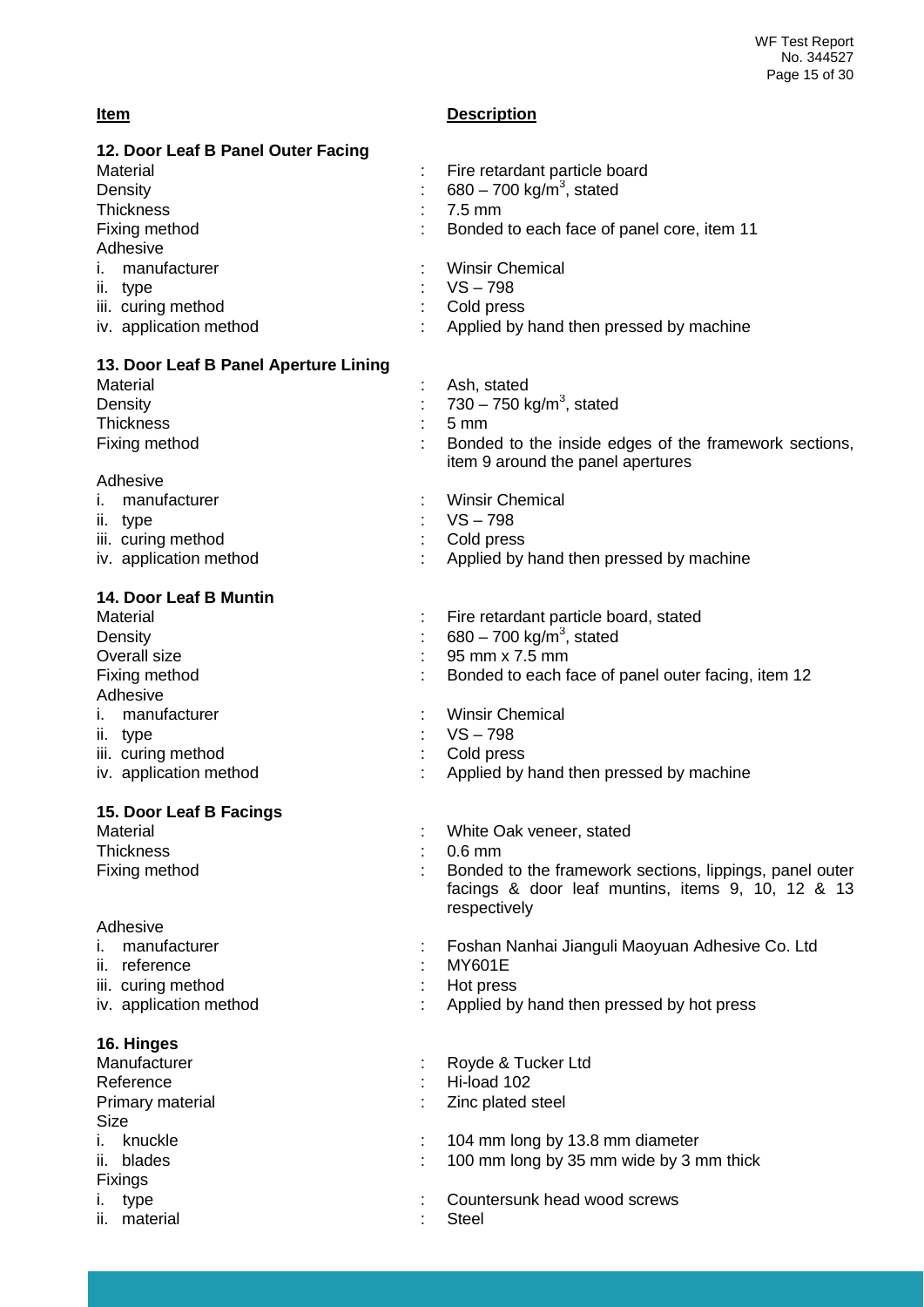| iii. sizes<br>iv. number off per blade<br>v. maximum distance of fixing screws<br>from face of door leaf<br><b>Bedding material</b><br>manufacturer<br>İ.<br>ii. material<br>iii. overall size<br>iv. fixing method | ÷ | 29 mm long by 5.1 mm diameter<br>5 off<br>26 mm<br>Lorient Polyproducts Ltd<br>Interdens sheet<br>100 mm long by 35 mm wide by 1 mm thick<br>Self adhered to the back face of hinge blades |
|---------------------------------------------------------------------------------------------------------------------------------------------------------------------------------------------------------------------|---|--------------------------------------------------------------------------------------------------------------------------------------------------------------------------------------------|
| 17. Latch<br>Manufacturer<br>Reference<br>Material<br>Overall size                                                                                                                                                  |   | Magnet<br>Br 63 mm tubular mortice latch<br><b>Steel</b>                                                                                                                                   |
| fore plate<br>i.<br>ii. strike plate<br>iii. casing<br>iv. latch bolt<br>Operation of latch                                                                                                                         |   | 58 mm x 26 mm<br>57 mm x 24 mm<br>19 mm x 15 mm x 64 mm long<br>14.5 mm x 10.9 mm with 8 mm throw<br>Disengaged                                                                            |
| Fixing method<br><b>Bedding material</b><br>supplier<br>I.<br>ii. material<br>iii. thickness<br>iv. fitting method                                                                                                  |   | Screwed<br>Lorient Polyproducts Ltd<br>Interdens sheet<br>$1 \text{ mm}$<br>Wrapped around the body, also fitted behind the fore                                                           |
| 18. Door Closer<br>Manufacturer<br>Reference                                                                                                                                                                        |   | and strike plates<br>Ingersoll Rand Architectural Hardware<br>Briton 121                                                                                                                   |
| Material<br>body<br>İ.<br>ii. closer arm<br>Overall size                                                                                                                                                            |   | Die cast alloy<br><b>Steel</b>                                                                                                                                                             |
| İ.<br>body<br>Fixing method<br>Maximum opening moment<br>doorset A<br>i.<br>doorset B<br>ii.                                                                                                                        |   | 182 mm long x 47 mm high x 63 mm deep<br><b>Exposed face</b><br>38.0 Newton metre (Nm)<br>39.6 Nm                                                                                          |
| Maximum closer moment<br>doorset A<br>İ.<br>doorset B<br>ii.                                                                                                                                                        |   | 21.2 Nm<br>21.4 Nm                                                                                                                                                                         |

## <span id="page-15-0"></span>**Instrumentation**

**General** The instrumentation was provided in accordance with the requirements of the Standard.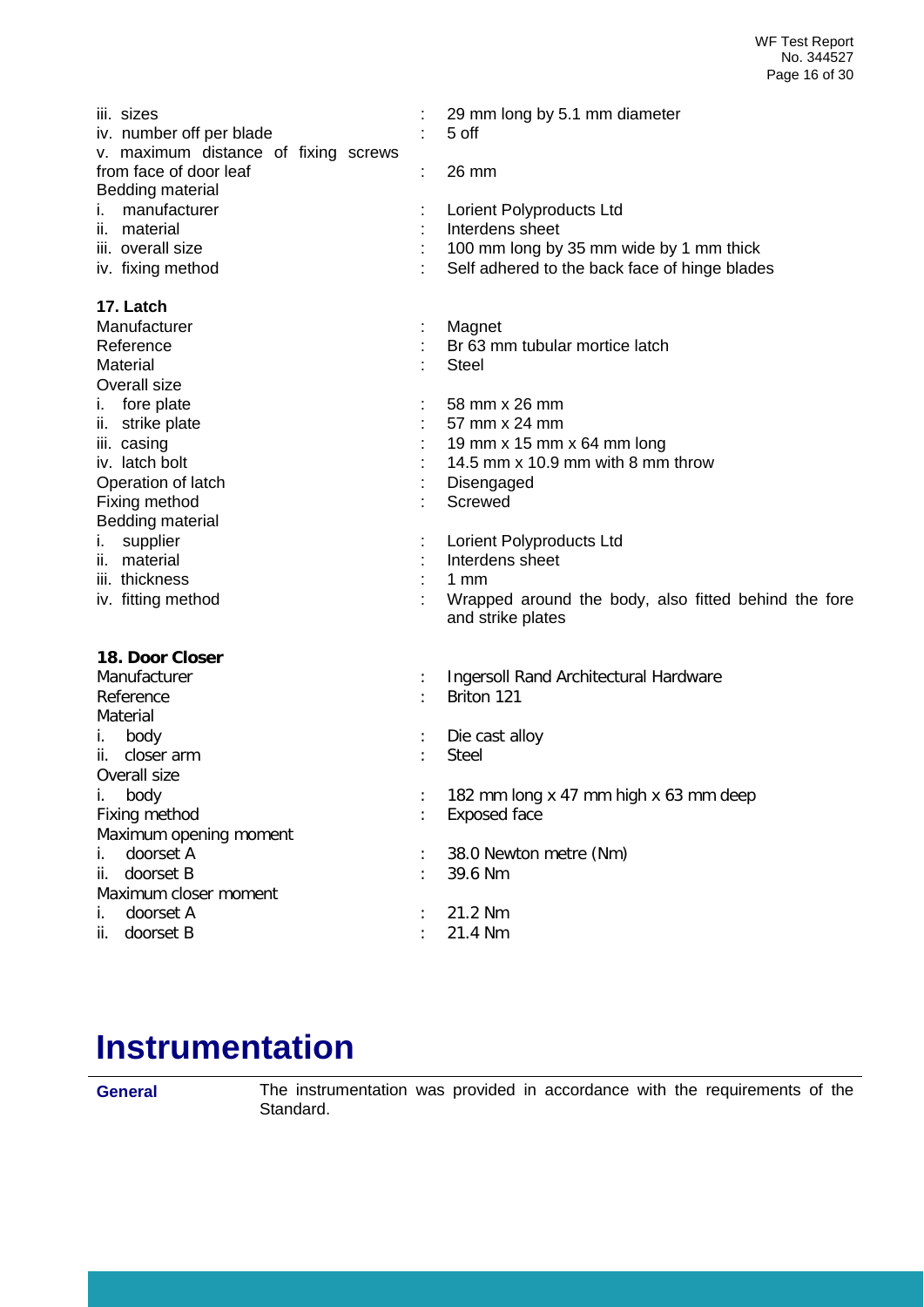- **Furnace** The furnace was controlled so that its mean temperature complied with the requirements of BS 476: Part 20: 1987, Clause 3.1, using six mineral insulated, Type K thermocouples distributed over a plane 100 mm from the surface of the test construction.
- **Thermocouple Allocation** Thermocouples were provided to monitor the unexposed surface of the specimen and the output of all instrumentation was recorded at no less than one minute intervals.
- **Thermocouples 2 to 6** At five positions on the unexposed surface of doorset A, one approximately at the centre and one at approximately the centre of each quarter section of the doorset.

**Thermocouples 7 to 10** At five positions on the unexposed surface of doorset B, one approximately at the centre and one at approximately the centre of each quarter section of the doorset.

**Thermocouples 12 to 14** Placed around the frame of doorset A, one above the centre of the leaf and one either side of the specimen at mid-height.

**Thermocouples 15 to 17** Placed around the frame of doorset B, one above the centre of the leaf and one either side of the specimen at mid-height.

**Roving Thermocouple** A roving thermocouple was available to measure temperatures on the unexposed surface of the specimen at any position, which might appear to be hotter than the temperatures indicated by the fixed thermocouples.

**Integrity criteria** Cotton pads and gap gauges were available to evaluate the impermeability of the specimen to hot gases.

**Furnace Pressure** After the first five minutes of testing and for the remainder of the test, the furnace atmospheric pressure was controlled so that it complied with the requirements of BS 476: Part 20: 1987, Clause 3.2.2. The calculated pressure differential relative to the laboratory atmosphere at the top of the doorsets was 9.2 respectively  $(±2)$ Pa.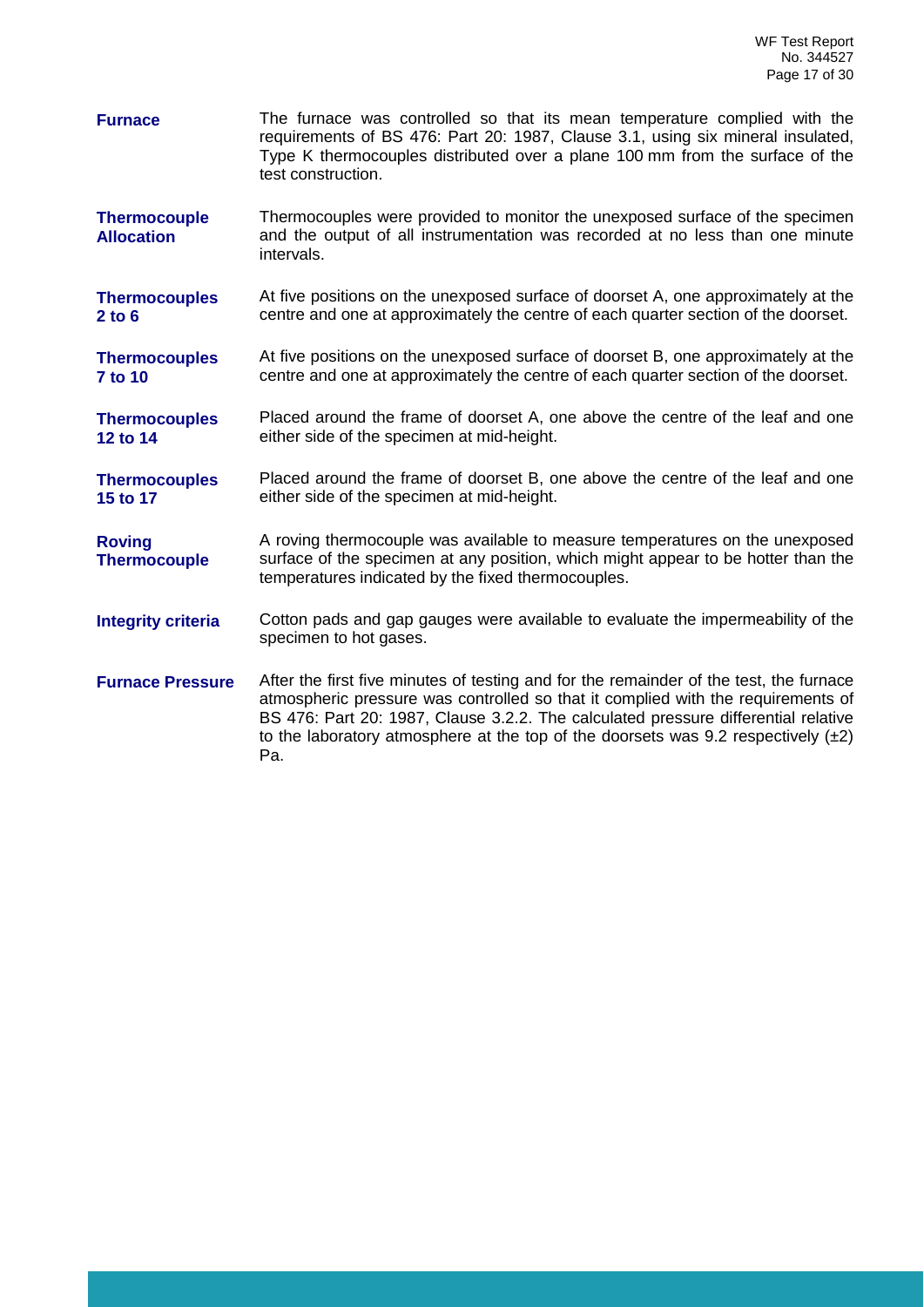### <span id="page-17-0"></span>**Door Gap Measurements**



| Door<br>Ref | Gap Dimension in mm at Positions |      |     |     |         |         |     |       |         |          |     |     |     |     |
|-------------|----------------------------------|------|-----|-----|---------|---------|-----|-------|---------|----------|-----|-----|-----|-----|
|             |                                  |      | 3   |     | 5       | 6       |     | 8*    | 9*      | 10*      | 11  | 12  | 13  | 14  |
| A           | 2.1                              | 2.3  | 2.7 | 3.1 | 3.1     | 3.6     | 2.8 | 7.4   | 7.2     | 7.6<br>7 | 2.3 | 2.6 | 2.5 | 2.3 |
| B           | 15                               | 16   | 17  | 18  | 19      | 20      | 21  | $22*$ | $23*$   | $24*$    | 25  | 26  | 27  | 28  |
|             | 2.7                              | 2.7  | 2.  | .8  | 2.6     | 2.1     | .8  | 6.9   | 7.2     | 7.4      | 3.8 | 3.6 | 3.6 | 4.5 |
|             |                                  | Mean | 2.7 |     | Maximum |         | 3.6 |       | Minimum |          | 2.1 |     |     |     |
| B           |                                  | Mean | 2.8 |     |         | Maximum |     | 4.5   |         | Minimum  |     |     | 1.8 |     |

| Door<br>Ref |     | Gap Between Face of Leaf and Doorstop in mm at Position |     |     |     |            |     |       |       |       |     |     |     |     |
|-------------|-----|---------------------------------------------------------|-----|-----|-----|------------|-----|-------|-------|-------|-----|-----|-----|-----|
|             |     | ົ                                                       | 3   | 4   | 5   | 6          |     | 8*    | g*    | $10*$ |     | 12  | 13  | 14  |
| A           | 1.1 | 0.6                                                     | 0.2 |     | 0.3 | 0.3        | 0.8 | n/a   | n/a   | n/a   | 0.9 | 1.0 | 2.0 | 2.3 |
| B           | 15  | 16                                                      | 17  | 18  | 19  | 20         | 21  | $22*$ | $23*$ | $24*$ | 25  | 26  | 27  | 28  |
|             | 0.6 | 0.3                                                     | 0.6 | 0.6 | 1.0 | . .5<br>-1 | 0.8 | n/a   | n/a   | n/a   | 2.0 |     | າ ດ | 1.4 |

 $*$  Dimension not included in calculations

# Gap not measured

DO NOT SCALE ALL DIMENSIONS ARE IN mm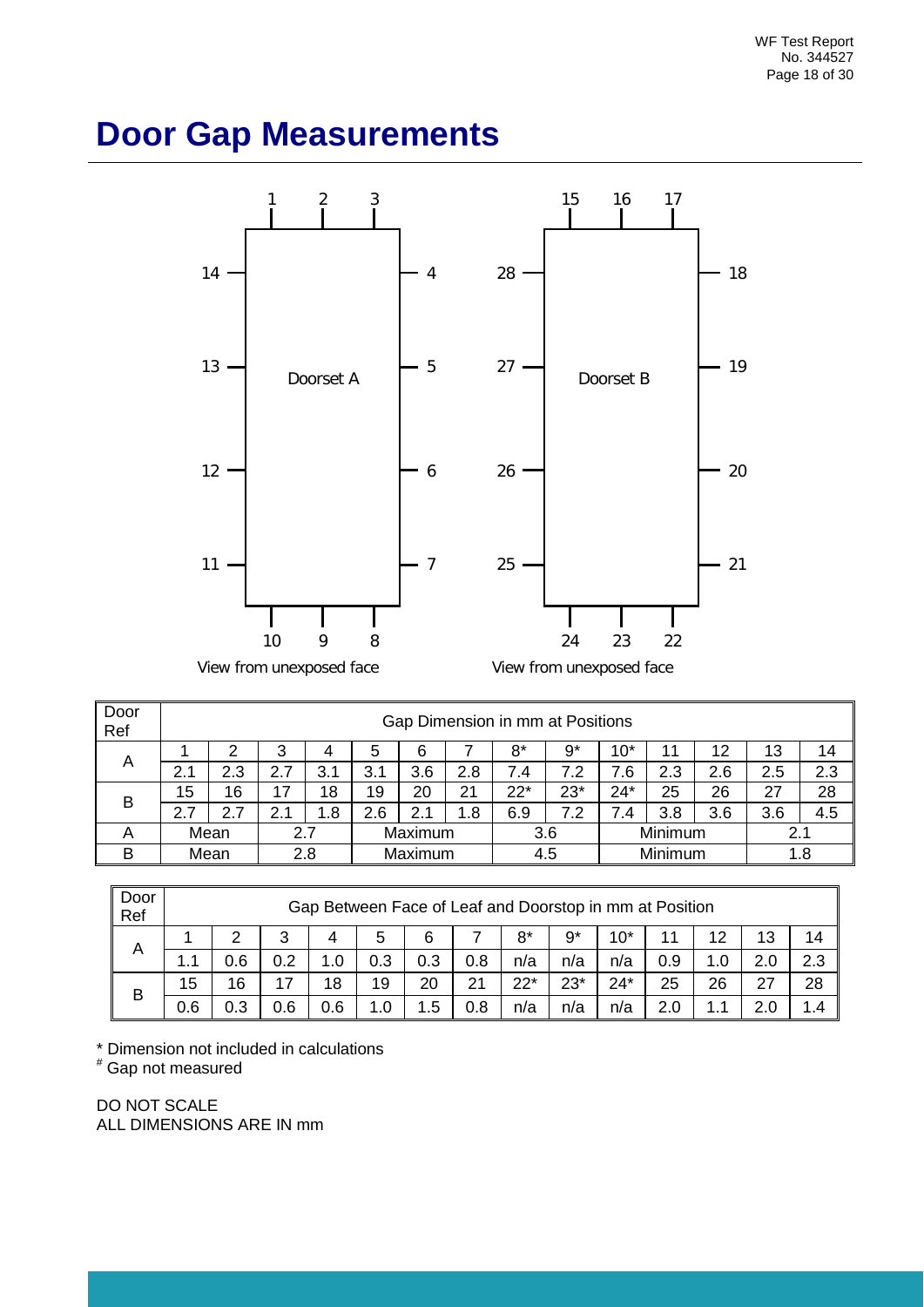# **Test Observations**

| <b>Time</b> |             | All observations are from the unexposed face unless noted otherwise.                                                                                                     |
|-------------|-------------|--------------------------------------------------------------------------------------------------------------------------------------------------------------------------|
| mins        | <b>Secs</b> | The ambient air temperature in the vicinity of the test construction was 16°C at the<br>start of the test with a maximum variation of -1 <sup>o</sup> C during the test. |
| 00          | 00          | The test commences.                                                                                                                                                      |
| 02          | 20          | Very light steam/smoke release at 34 height of both doorsets.                                                                                                            |
| 03          | 16          | Very light steam/smoke release from the leading edge of both leaves.                                                                                                     |
| 04          | 16          | Steam/smoke release from between the leaf and the frame on leaf B                                                                                                        |
| 05          | 14          | The top corner of the leading edge of leaf B is now discolouring.                                                                                                        |
| 06          | 26          | Smoke release from both doorsets at 3⁄4 height increases.                                                                                                                |
| 08          | 00          | The top half of the leading edge of leaf B continues to discolour.                                                                                                       |
| 09          | 00          | Slight discolouring can be seen at the head and down the hinge edge of leaf A.                                                                                           |
| 13          | 00          | Smoke release continues from the head and intermittently from the edges on both<br>leaves.                                                                               |
| 15          | 17          | The discolouring on the top half of the hinge edge of leaf A is now turning a<br>black/brown colour.                                                                     |
| 18          | 00          | Around the top profile of leaf B is now starting to discolour and release smoke.                                                                                         |
| 20          | 00          | Smoke release from the top corners of the leading edge of both doorsets continues.                                                                                       |
| 23          | 00          | Very light discolouring can be seen on the leading edge of both doorsets where<br>intermittent smoke release is.                                                         |
| 25          | 00          | Smoke release from the leading edge next to lock sets increase.                                                                                                          |
| 29          | 00          | Smoke release continues from top profile of leaf B as the other panels show signs of<br>splitting.                                                                       |
| 31          | 00          | Discolouring along the leading edge of leaf B has now spread to the bottom half of<br>Leaf B.                                                                            |
| 34          | 00          | <b>Test discontinued</b>                                                                                                                                                 |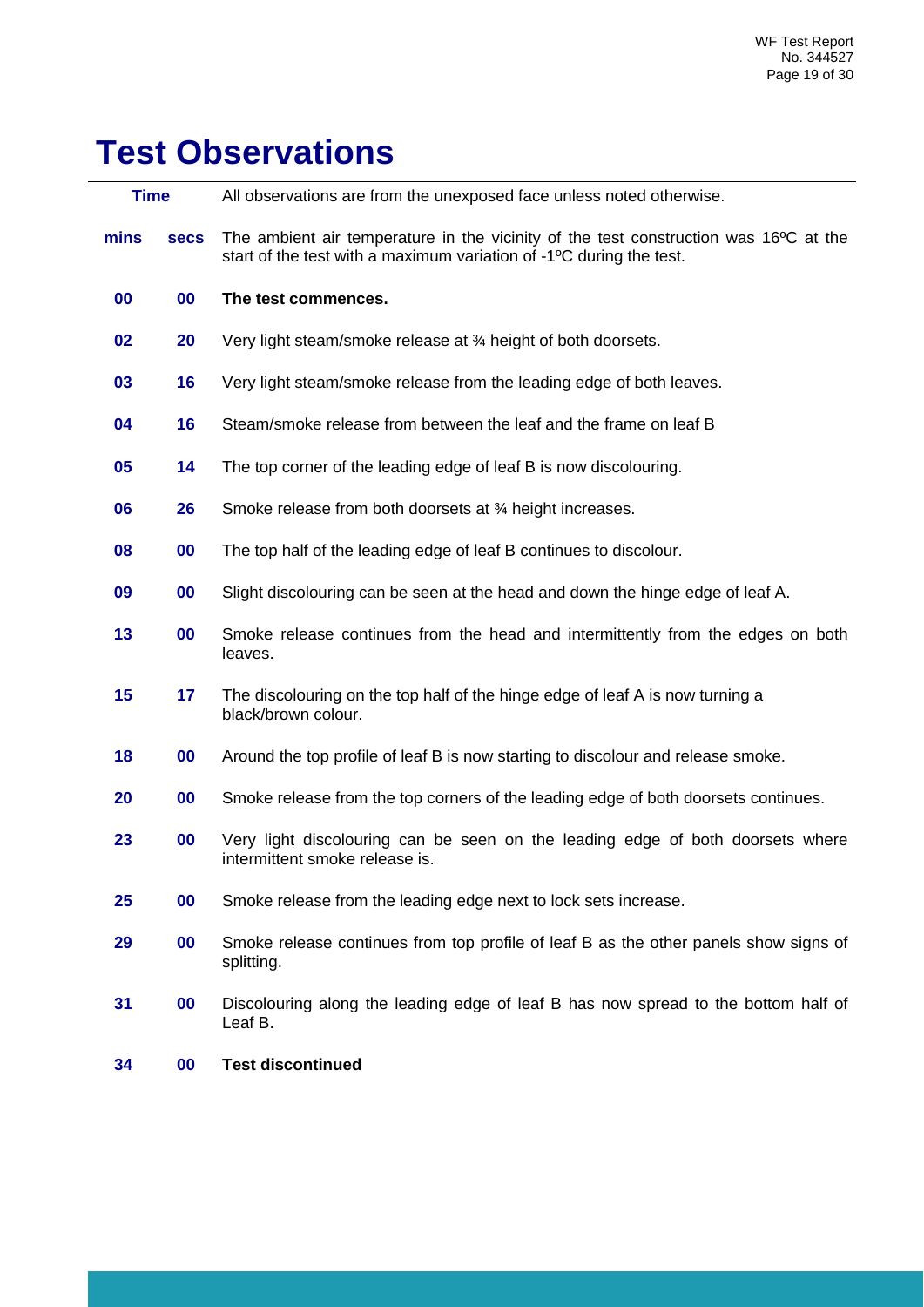## <span id="page-19-0"></span>**Test Photographs**

**The exposed face of the test specimens prior to testing**



**The unexposed face of the test specimens after a test duration of 7 minutes**

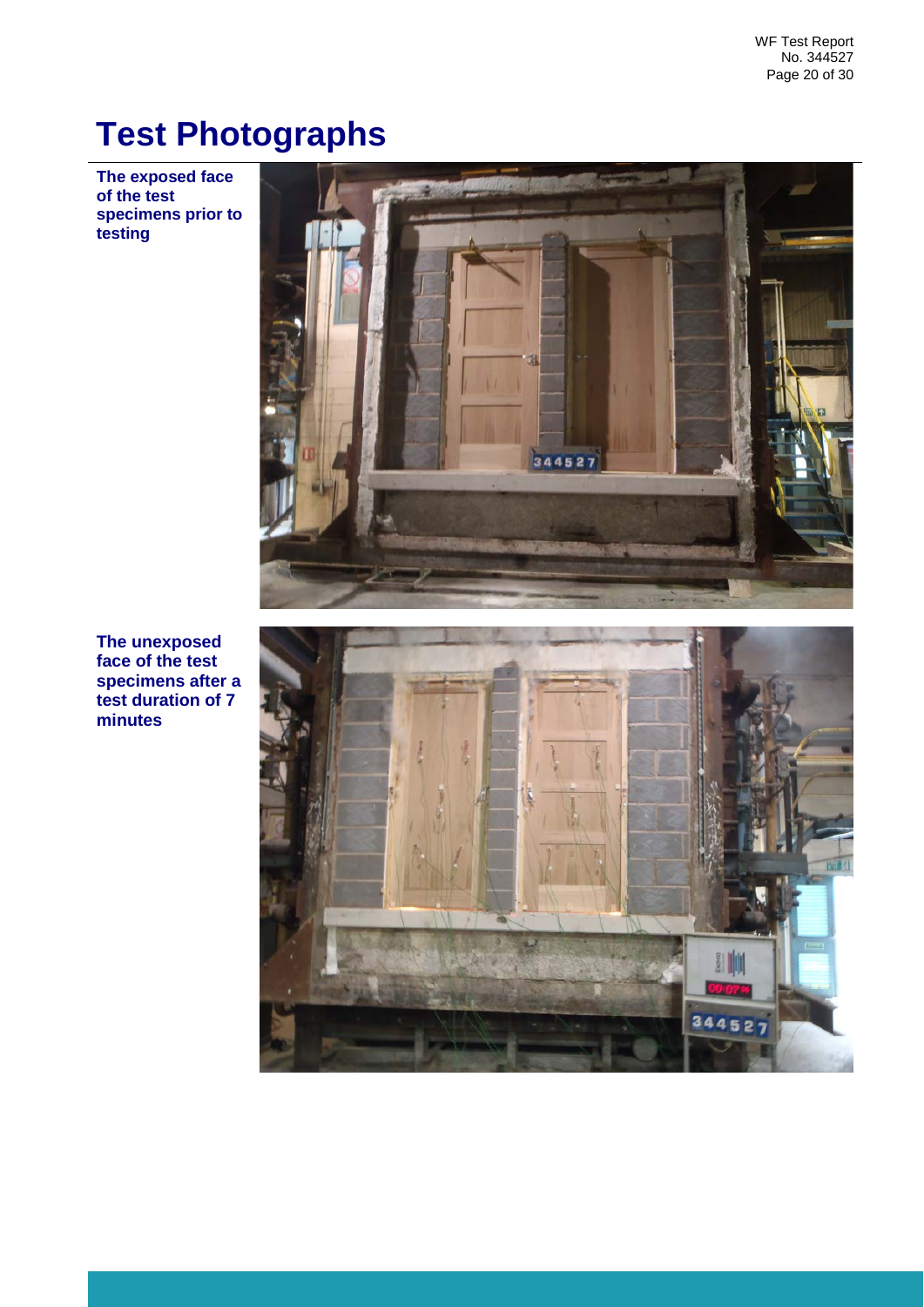**The unexposed face of the test specimens after a test duration of 15 minutes**



**The unexposed face of the test specimens after a test duration of 20 minutes**

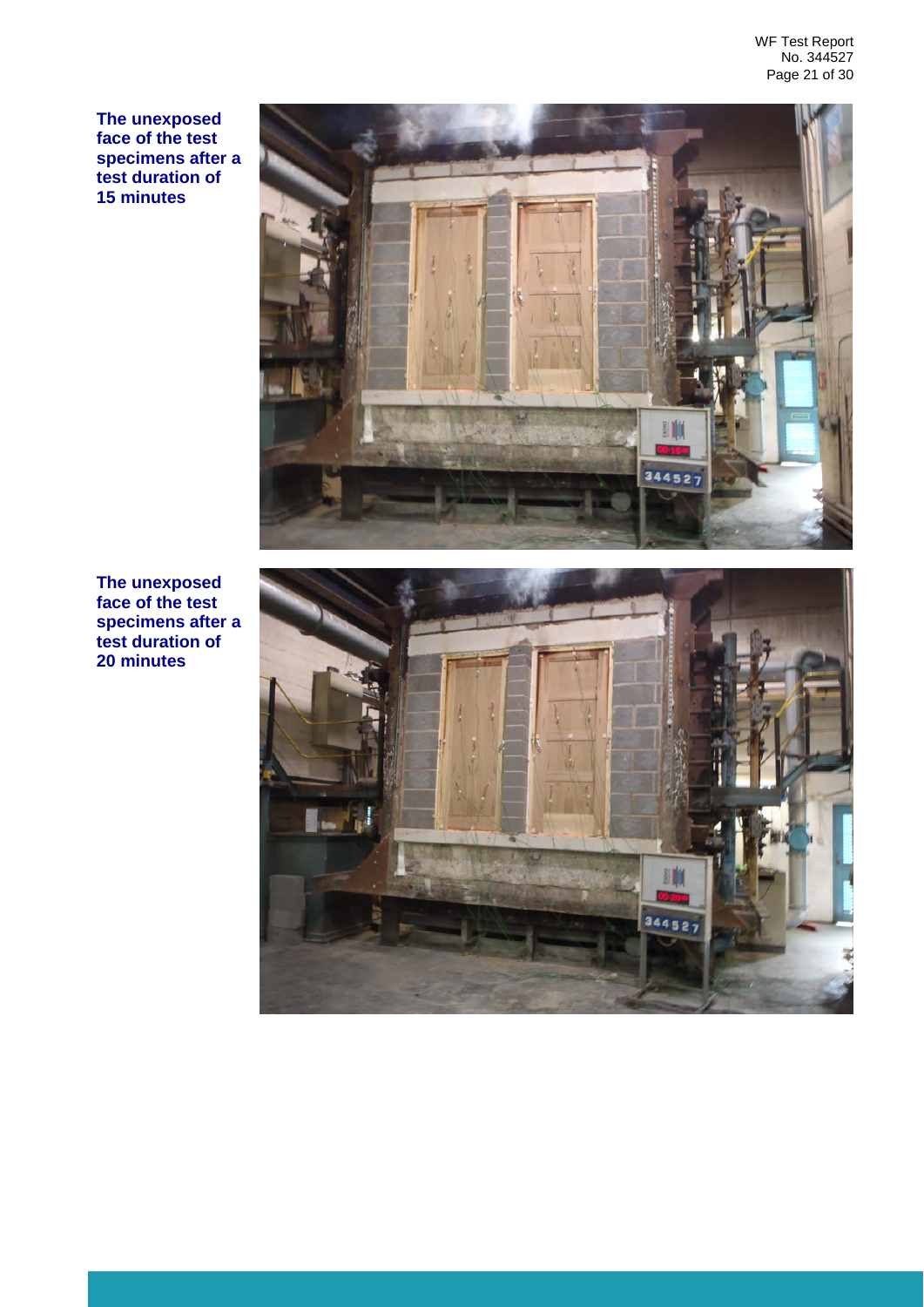WF Test Report No. 344527 Page 22 of 30

**The unexposed face of the test specimens after a test duration of 33 minutes**



**The exposed face of the test specimens after the test** 

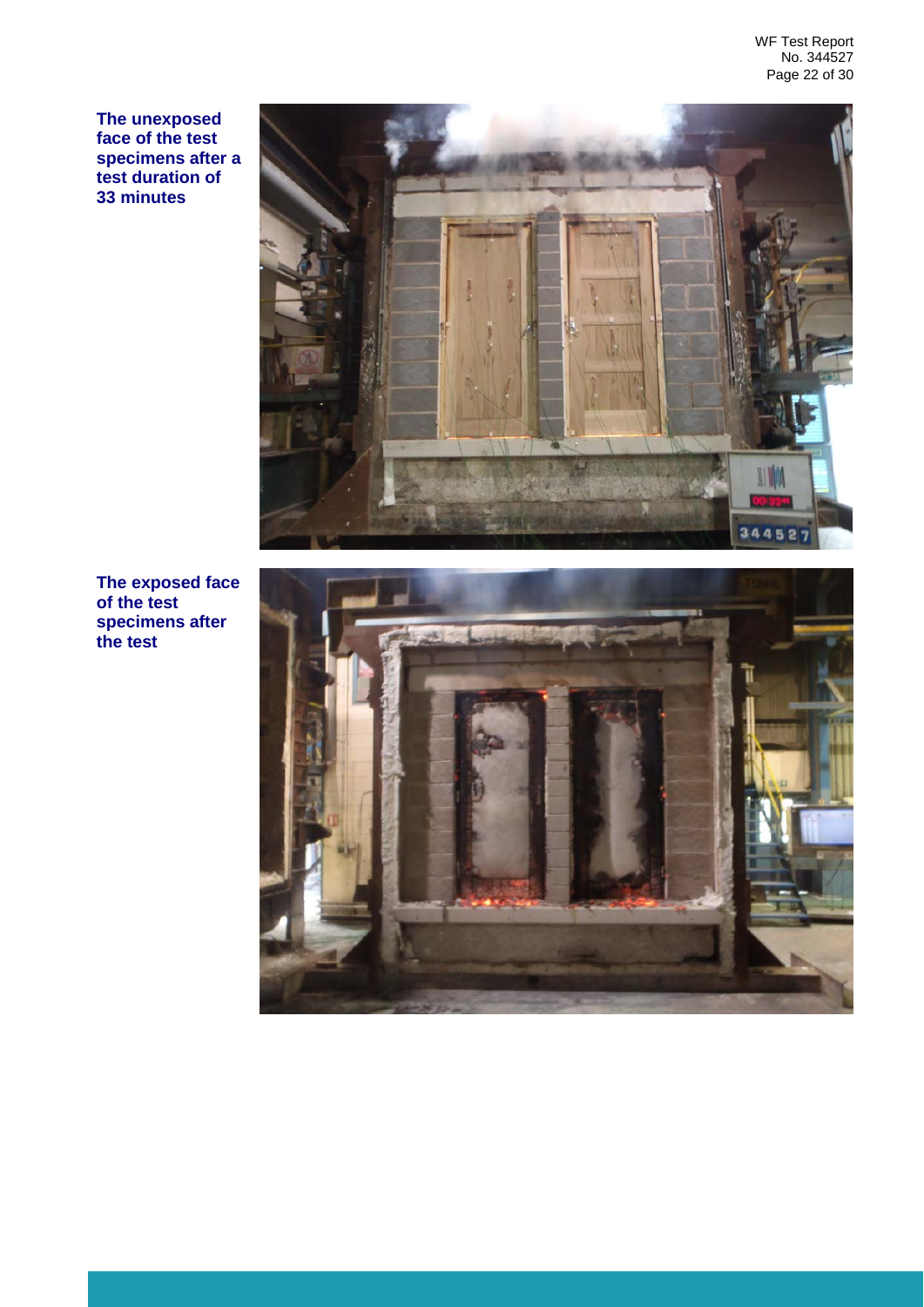## <span id="page-22-0"></span>**Temperature and Deflection Data**

**Mean furnace temperature, together with the temperature/time relationship specified in the Standard**

| Time                    | Specified   | Actual      |
|-------------------------|-------------|-------------|
|                         | Furnace     | Furnace     |
| Minutes                 | Temperature | Temperature |
|                         | Deg. C      | Deg. C      |
| 0                       | 20          | 22          |
| 1                       | 349         | 329         |
| $\overline{\mathbf{c}}$ | 445         | 440         |
| 3                       | 502         | 485         |
| $\overline{\mathbf{4}}$ | 544         | 503         |
| 5                       | 576         | 528         |
| 6                       | 603         | 557         |
| $\overline{7}$          | 626         | 612         |
| 8                       | 646         | 641         |
| 9                       | 663         | 631         |
| 10                      | 678         | 664         |
| 11                      | 693         | 684         |
| 12                      | 706         | 687         |
| 13                      | 717         | 699         |
| 14                      | 728         | 715         |
| 15                      | 739         | 737         |
| 16                      | 748         | 757         |
| 17                      | 757         | 757         |
| 18                      | 766         | 771         |
| 19                      | 774         | 777         |
| 20                      | 781         | 780         |
| 21                      | 789         | 787         |
| 22                      | 796         | 786         |
| 23                      | 802         | 799         |
| 24                      | 809         | 809         |
| 25                      | 815         | 822         |
| 26                      | 820         | 821         |
| 27                      | 826         | 832         |
| 28                      | 832         | 833         |
| 29                      | 837         | 836         |
| 30                      | 842         | 839         |
| 31                      | 847         | 850         |
| 32                      | 852         | 852         |
| 33                      | 856         | 855         |
| 34                      | 860         | 859         |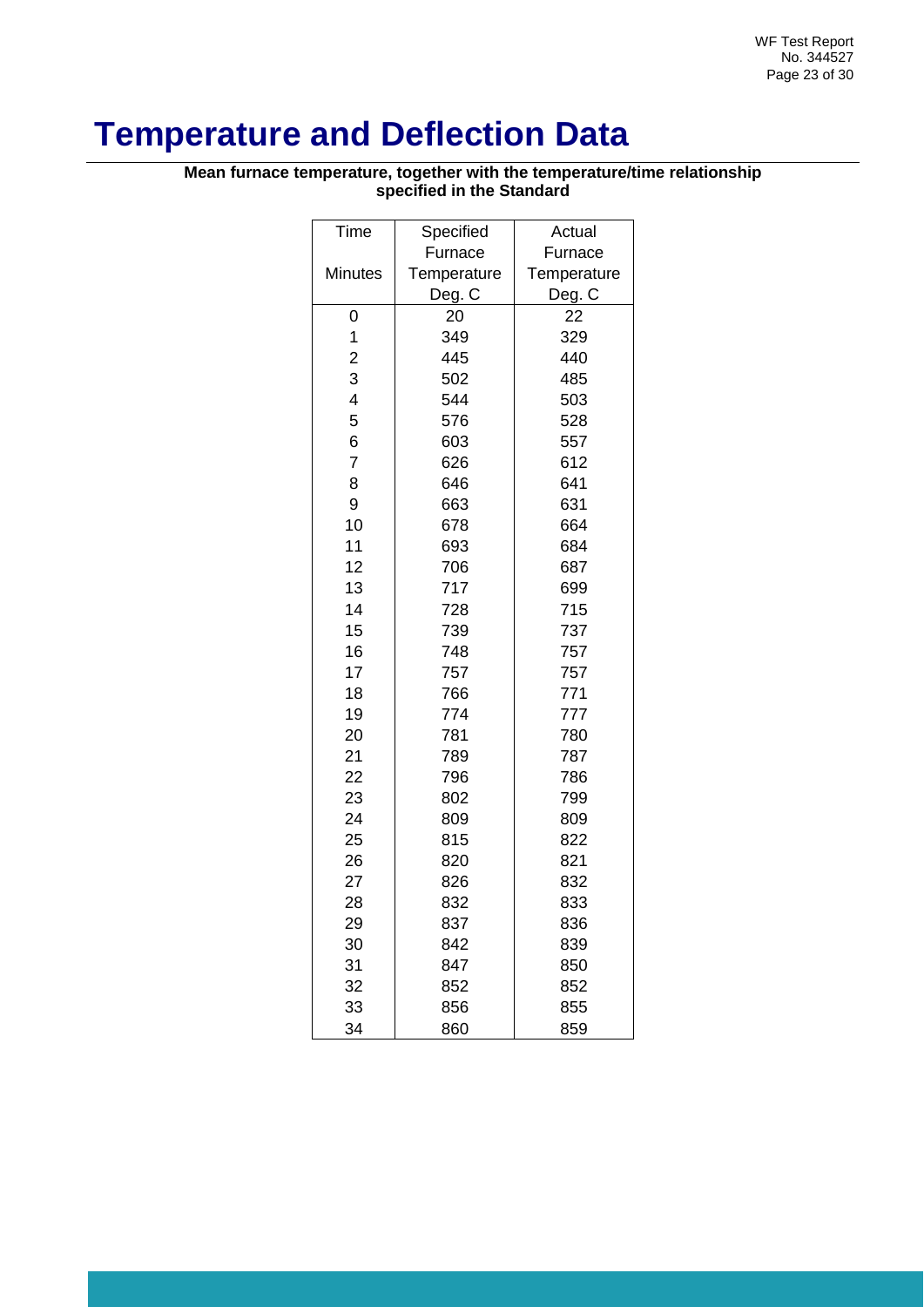#### **Individual and mean temperatures recorded on the unexposed surface of doorset A**

| <b>Time</b>             | T/C            | T/C                       | T/C                     | T/C    | T/C    | Mean   |
|-------------------------|----------------|---------------------------|-------------------------|--------|--------|--------|
|                         | Number         | Number                    | Number                  | Number | Number |        |
| Minutes                 | $\overline{2}$ | $\ensuremath{\mathsf{3}}$ | $\overline{\mathbf{4}}$ | 5      | 6      | Temp   |
|                         | Deg. C         | Deg. C                    | Deg. C                  | Deg. C | Deg. C | Deg. C |
| 0                       | 17             | 18                        | 18                      | 18     | 18     | 18     |
| $\mathbf 1$             | 17             | 18                        | 18                      | 18     | 18     | 18     |
| $\overline{\mathbf{c}}$ | 17             | 18                        | 18                      | 18     | 18     | 18     |
| 3                       | 17             | 18                        | 18                      | 18     | 18     | 18     |
| $\overline{\mathbf{4}}$ | 18             | 18                        | 18                      | 18     | 18     | 18     |
| 5                       | 18             | 18                        | 18                      | 19     | 19     | 18     |
| 6                       | 19             | 20                        | 20                      | 20     | 20     | 20     |
| $\overline{7}$          | 21             | 21                        | 21                      | 22     | 22     | 21     |
| 8                       | 23             | 24                        | 24                      | 25     | 24     | 24     |
| 9                       | 26             | 27                        | 26                      | 28     | 27     | 27     |
| 10                      | 29             | 30                        | 29                      | 31     | 30     | 30     |
| 11                      | 32             | 33                        | 32                      | 34     | 34     | 33     |
| 12                      | 35             | 36                        | 35                      | 38     | 37     | 36     |
| 13                      | 39             | 39                        | 38                      | 41     | 40     | 39     |
| 14                      | 42             | 43                        | 42                      | 46     | 44     | 43     |
| 15                      | 46             | 47                        | 46                      | 51     | 49     | 48     |
| 16                      | 52             | 51                        | 51                      | 58     | 55     | 53     |
| 17                      | 58             | 55                        | 55                      | 65     | 63     | 59     |
| 18                      | 67             | 59                        | 59                      | 72     | 73     | 66     |
| 19                      | 79             | 63                        | 63                      | 78     | 83     | 73     |
| 20                      | 85             | 66                        | 66                      | 84     | 89     | 78     |
| 21                      | 87             | 70                        | 70                      | 86     | 90     | 81     |
| 22                      | 87             | 72                        | 72                      | 88     | 89     | 82     |
| 23                      | 86             | 75                        | 75                      | 89     | 89     | 83     |
| 24                      | 85             | 76                        | 77                      | 89     | 88     | 83     |
| 25                      | 84             | 78                        | 78                      | 90     | 87     | 83     |
| 26                      | 84             | 80                        | 80                      | 91     | 87     | 84     |
| 27                      | 84             | 81                        | 82                      | 91     | 87     | 85     |
| 28                      | 84             | 83                        | 85                      | 92     | 88     | 86     |
| 29                      | 86             | 85                        | 89                      | 93     | 89     | 88     |
| 30                      | 88             | 87                        | 91                      | 94     | 90     | 90     |
| 31                      | 89             | 88                        | 93                      | 95     | 91     | 91     |
| 32                      | 90             | 89                        | 95                      | 95     | 92     | 92     |
| 33                      | 92             | 90                        | 95                      | 96     | 92     | 93     |
| 34                      | 93             | 91                        | 96                      | 96     | 93     | 93     |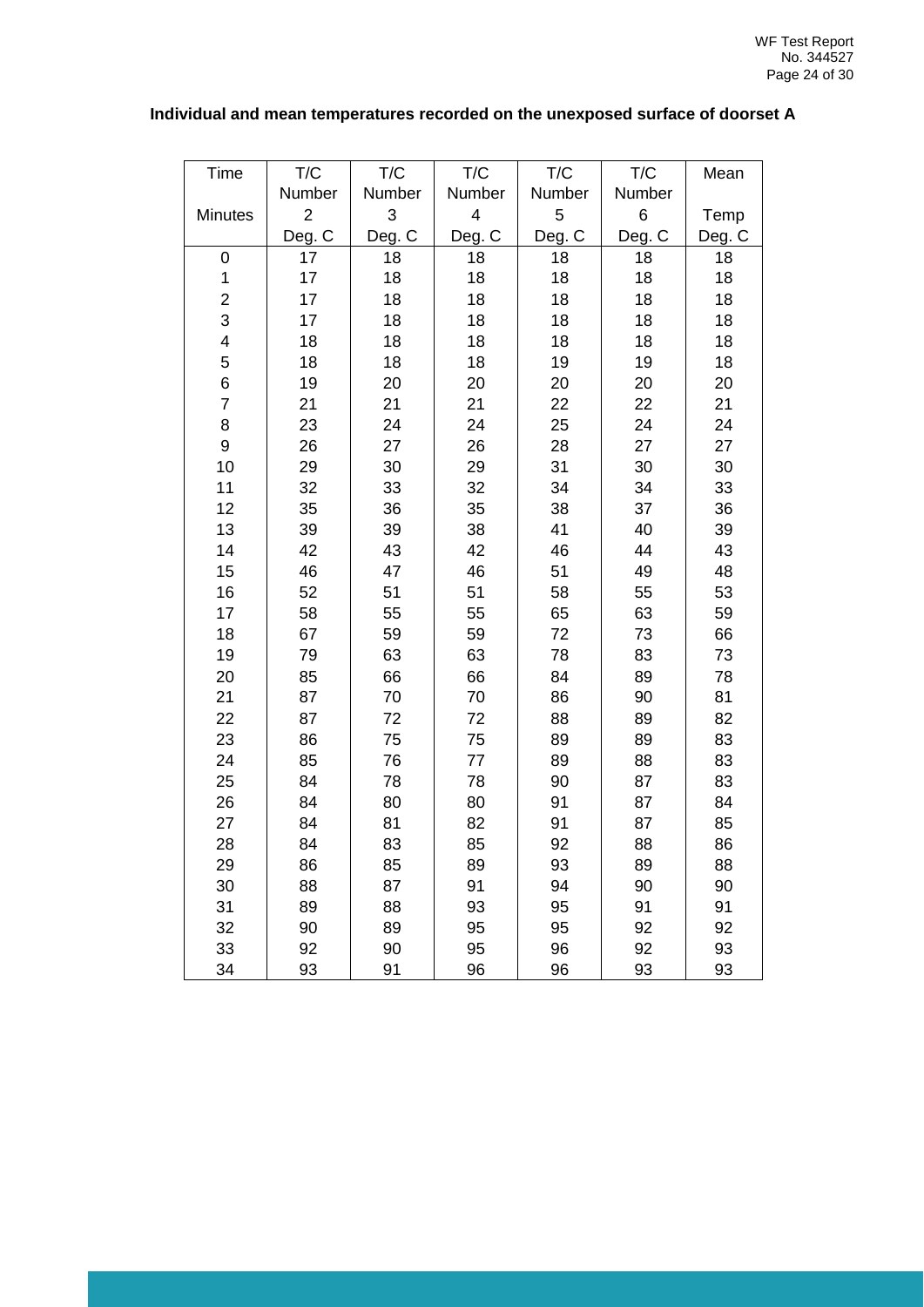| Time                    | T/C    | T/C    | T/C    |
|-------------------------|--------|--------|--------|
|                         | Number | Number | Number |
| <b>Minutes</b>          | 12     | 13     | 14     |
|                         | Deg. C | Deg. C | Deg. C |
| 0                       | 19     | 18     | 18     |
| 1                       | 19     | 18     | 18     |
| $\overline{c}$          | 19     | 18     | 18     |
| 3                       | 20     | 18     | 18     |
| $\overline{\mathbf{4}}$ | 20     | 18     | 18     |
| 5                       | 21     | 18     | 18     |
| 6                       | 21     | 18     | 18     |
| $\overline{7}$          | 20     | 18     | 18     |
| 8                       | 20     | 18     | 19     |
| 9                       | 20     | 18     | 19     |
| 10                      | 21     | 19     | 19     |
| 11                      | 21     | 19     | 19     |
| 12                      | 21     | 19     | 19     |
| 13                      | 22     | 19     | 19     |
| 14                      | 22     | 19     | 19     |
| 15                      | 23     | 20     | 19     |
| 16                      | 23     | 20     | 19     |
| 17                      | 24     | 21     | 19     |
| 18                      | 26     | 21     | 20     |
| 19                      | 27     | 22     | 20     |
| 20                      | 28     | 23     | 21     |
| 21                      | 29     | 23     | 21     |
| 22                      | 30     | 24     | 22     |
| 23                      | 31     | 25     | 23     |
| 24                      | 32     | 26     | 23     |
| 25                      | 33     | 27     | 24     |
| 26                      | 34     | 28     | 25     |
| 27                      | 35     | 29     | 26     |
| 28                      | 36     | 30     | 27     |
| 29                      | 38     | 31     | 28     |
| 30                      | 39     | 33     | 29     |
| 31                      | 41     | 34     | 30     |
| 32                      | 42     | 35     | 31     |
| 33                      | 45     | 36     | 32     |
| 34                      | 50     | 37     | 33     |

#### **Individual temperatures recorded on the frame on doorset A**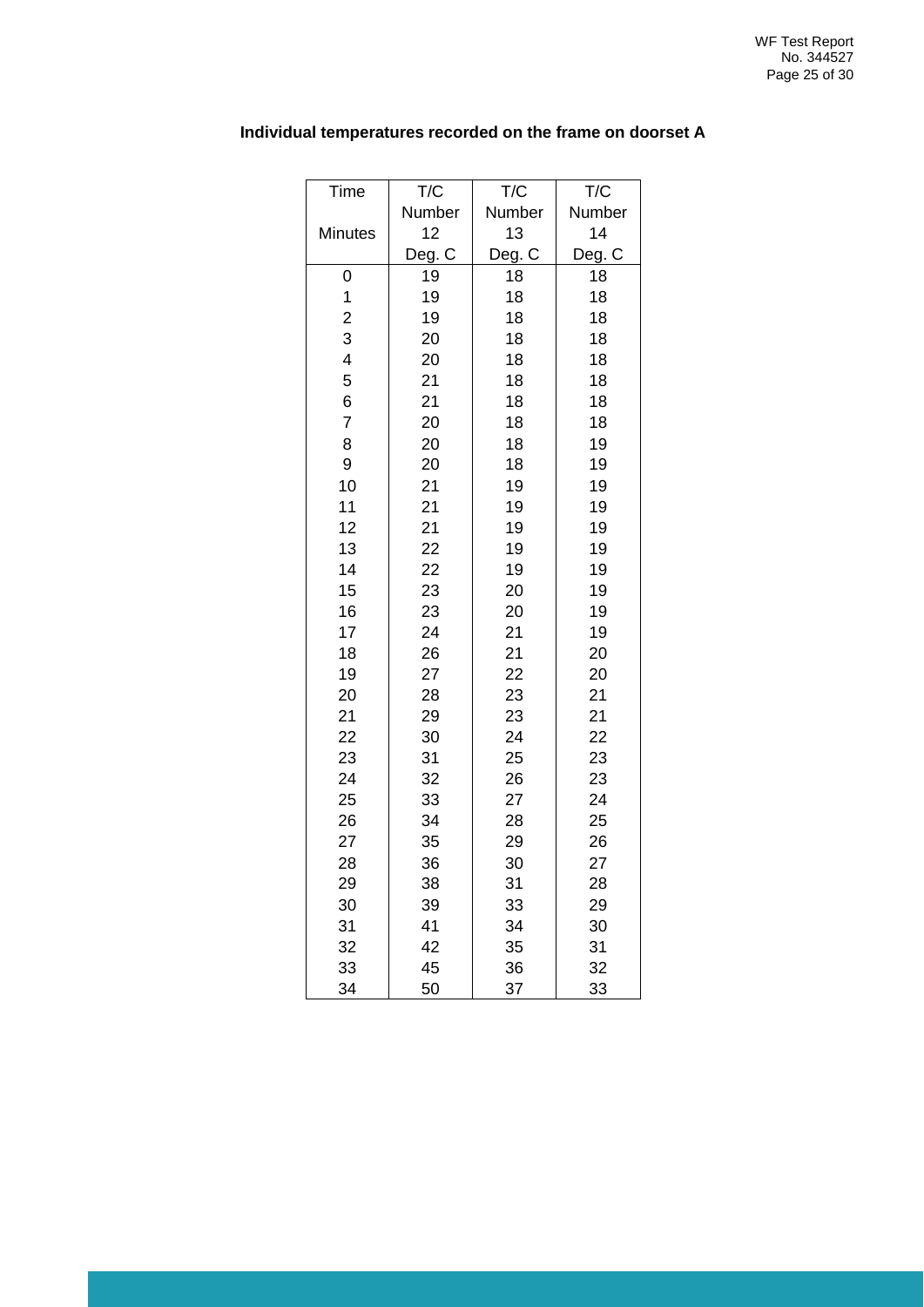#### **Individual and mean temperatures recorded on the unexposed surface of doorset B**

| <b>Time</b>             | T/C            | T/C    | T/C    | T/C    | T/C    | Mean   |
|-------------------------|----------------|--------|--------|--------|--------|--------|
|                         | Number         | Number | Number | Number | Number |        |
| Minutes                 | $\overline{7}$ | 8      | 9      | 10     | 11     | Temp   |
|                         | Deg. C         | Deg. C | Deg. C | Deg. C | Deg. C | Deg. C |
| 0                       | 18             | 20     | 20     | 20     | 20     | 20     |
| $\mathbf 1$             | 18             | 20     | 20     | 20     | 20     | 20     |
| $\overline{\mathbf{c}}$ | 18             | 20     | 20     | 19     | 20     | 19     |
| 3                       | 18             | 19     | 19     | 19     | 20     | 19     |
| 4                       | 18             | 20     | 20     | 20     | 20     | 20     |
| 5                       | 19             | 20     | 20     | 20     | 20     | 20     |
| 6                       | 20             | 21     | 22     | 22     | 22     | 21     |
| $\overline{7}$          | 22             | 23     | 24     | 24     | 24     | 23     |
| 8                       | 25             | 26     | 26     | 27     | 27     | 26     |
| 9                       | 28             | 28     | 29     | 30     | 30     | 29     |
| 10                      | 31             | 31     | 33     | 33     | 33     | 32     |
| 11                      | 34             | 35     | 36     | 37     | 37     | 36     |
| 12                      | 38             | 38     | 40     | 40     | 40     | 39     |
| 13                      | 42             | 41     | 44     | 45     | 45     | 43     |
| 14                      | 47             | 45     | 48     | 50     | 50     | 48     |
| 15                      | 53             | 50     | 53     | 57     | 56     | 54     |
| 16                      | 58             | 56     | 57     | 64     | 61     | 59     |
| 17                      | 63             | 63     | 61     | 71     | 65     | 65     |
| 18                      | 67             | 69     | 65     | 76     | 70     | 69     |
| 19                      | 71             | 74     | 69     | 81     | 74     | 74     |
| 20                      | 74             | 77     | 73     | 84     | 78     | 77     |
| 21                      | 76             | 79     | 76     | 86     | 81     | 80     |
| 22                      | 78             | 81     | 79     | 88     | 84     | 82     |
| 23                      | 80             | 82     | 81     | 90     | 86     | 84     |
| 24                      | 82             | 84     | 83     | 91     | 88     | 86     |
| 25                      | 84             | 85     | 85     | 92     | 89     | 87     |
| 26                      | 86             | 86     | 88     | 93     | 90     | 89     |
| 27                      | 87             | 87     | 92     | 92     | 91     | 90     |
| 28                      | 88             | 88     | 93     | 92     | 92     | 91     |
| 29                      | 89             | 89     | 93     | 92     | 91     | 91     |
| 30                      | 90             | 89     | 93     | 92     | 90     | 91     |
| 31                      | 90             | 89     | 94     | 91     | 89     | 91     |
| 32                      | 90             | 88     | 92     | 90     | 89     | 90     |
| 33                      | 88             | 87     | 87     | 89     | 90     | 88     |
| 34                      | 85             | 86     | 85     | 85     | 90     | 86     |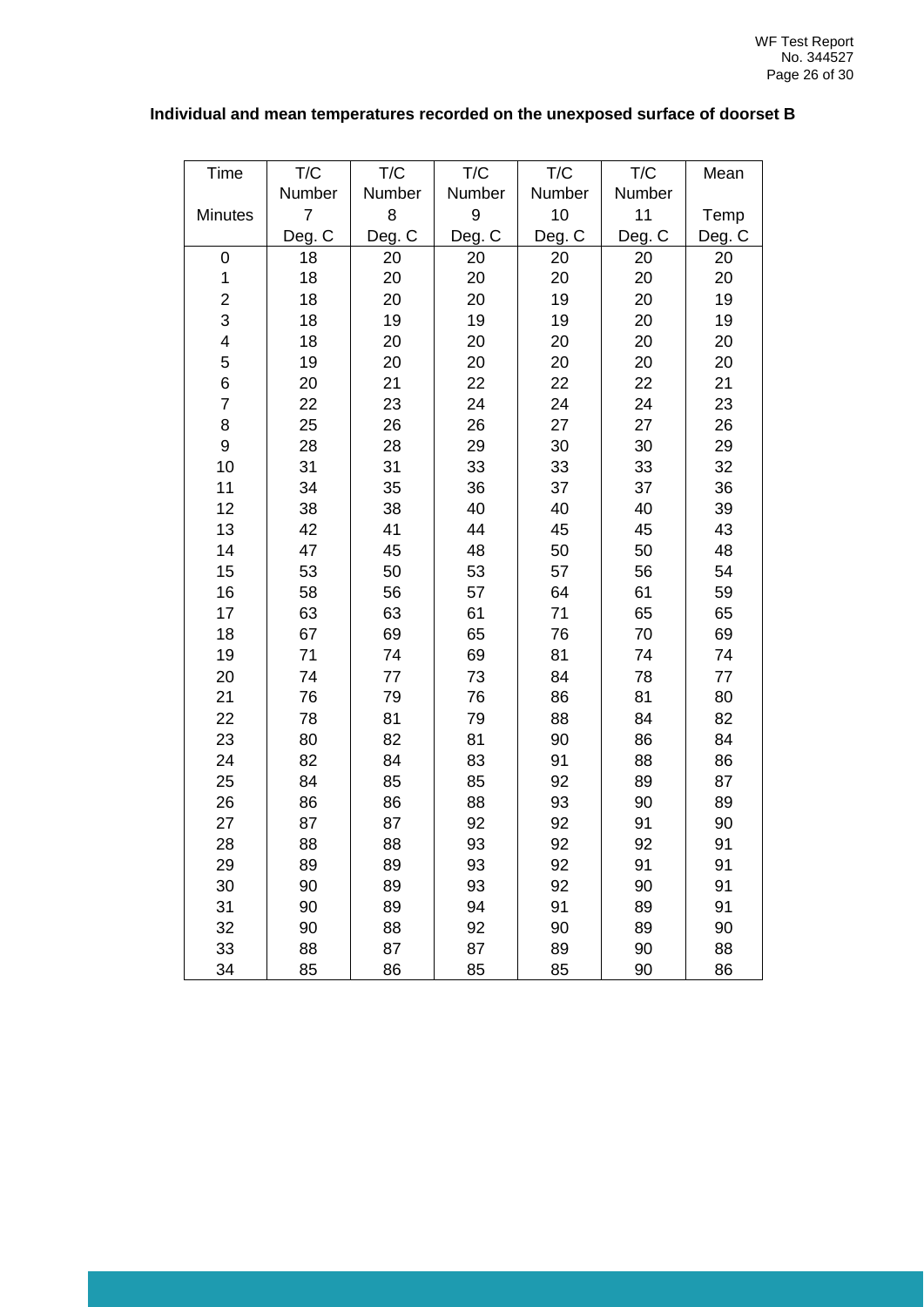| Time                    | T/C    | T/C    | T/C    |
|-------------------------|--------|--------|--------|
|                         | Number | Number | Number |
| <b>Minutes</b>          | 15     | 16     | 17     |
|                         | Deg. C | Deg. C | Deg. C |
| 0                       | 15     | 14     | 14     |
| $\mathbf 1$             | 15     | 14     | 14     |
| $\overline{\mathbf{c}}$ | 15     | 14     | 14     |
| 3                       | 16     | 14     | 14     |
| 4                       | 17     | 14     | 14     |
| 5                       | 17     | 14     | 14     |
| 6                       | 17     | 14     | 14     |
| $\overline{7}$          | 16     | 14     | 14     |
| 8                       | 16     | 14     | 14     |
| 9                       | 16     | 14     | 14     |
| 10                      | 17     | 14     | 14     |
| 11                      | 17     | 14     | 15     |
| 12                      | 17     | 14     | 15     |
| 13                      | 18     | 14     | 15     |
| 14                      | 18     | 14     | 15     |
| 15                      | 20     | 15     | 15     |
| 16                      | 21     | 15     | 15     |
| 17                      | 22     | 15     | 16     |
| 18                      | 24     | 16     | 16     |
| 19                      | 25     | 16     | 16     |
| 20                      | 26     | 17     | 17     |
| 21                      | 28     | 17     | 17     |
| 22                      | 29     | 18     | 18     |
| 23                      | 30     | 18     | 18     |
| 24                      | 32     | 19     | 19     |
| 25                      | 33     | 20     | 20     |
| 26                      | 34     | 20     | 21     |
| 27                      | 36     | 21     | 21     |
| 28                      | 37     | 22     | 23     |
| 29                      | 38     | 22     | 23     |
| 30                      | 39     | 23     | 25     |
| 31                      | 41     | 24     | 26     |
| 32                      | 43     | 25     | 27     |
| 33                      | 45     | 26     | 28     |
| 34                      | 47     | 27     | 29     |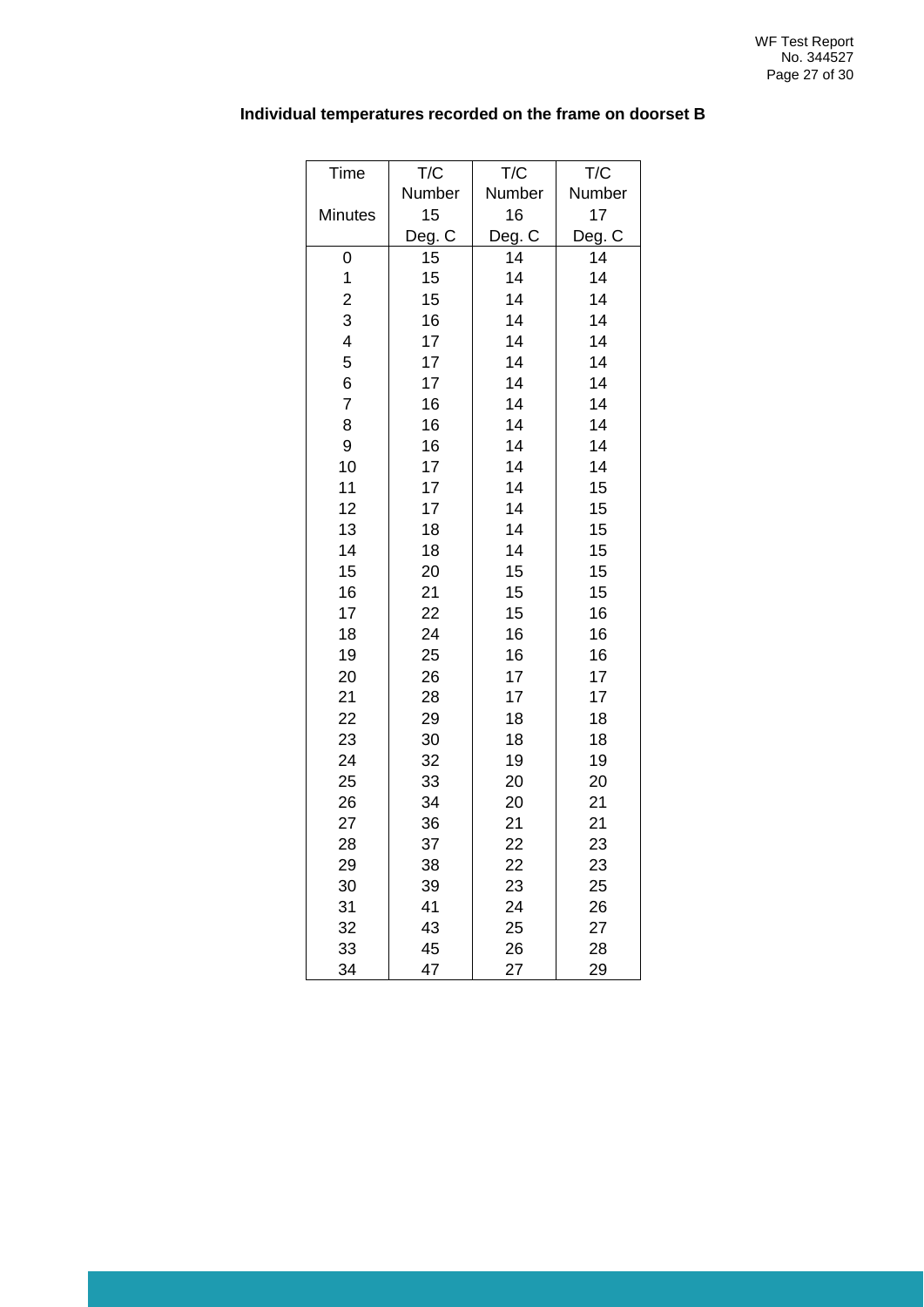

#### **Horizontal Deflections of the Doorsets During the Test**

|                     | <b>Doorset A</b> |   |              |      |                |      |          |          |   |  |
|---------------------|------------------|---|--------------|------|----------------|------|----------|----------|---|--|
|                     | Deflections - mm |   |              |      |                |      |          |          |   |  |
| <b>TIME</b><br>mins | A                | в | $\mathsf{C}$ | D    | E              | F    | G        | Н        |   |  |
| 0                   | $\Omega$         | 0 | 0            | 0    | 0              | 0    | $\Omega$ | 0        | O |  |
| 5                   | $-2$             | 1 | -5           | $-3$ | $\overline{2}$ | 5    | -3       | $\Omega$ |   |  |
| 10                  | $\Omega$         | ◢ | -5           | -3   | -1             | 2    | 2        | 2        | 2 |  |
| 15                  | $-2$             | 2 | $-5$         | -1   | -5             | $-2$ | 0        | 0        | 3 |  |
| 20                  | $-2$             | 2 | 1            | $-2$ | $-18$          | 1    | 0        | 5        |   |  |
| 25                  | $-3$             | 3 | 4            | -4   | $-19$          | 13   | 2        | 1        |   |  |
| 30                  | 0                | 5 | 3            | O    | 21             | 7    | 2        | 3        | 2 |  |

|              | <b>Doorset B</b> |    |    |      |                |   |   |          |      |
|--------------|------------------|----|----|------|----------------|---|---|----------|------|
|              | Deflections - mm |    |    |      |                |   |   |          |      |
| TIME<br>mins | Α                | B  | C  | D    | Е              | F | G | Н        |      |
| 0            | 0                | 0  | 0  | 0    | 0              | 0 | 0 | $\Omega$ | ∩    |
| 5            | -4               | 5  | -3 | $-3$ |                | 6 | и | 1        | ∩    |
| 10           |                  |    | 0  | $-4$ | $\overline{2}$ | 6 | 3 | -4       | -1   |
| 15           | 3                | 1  | 3  | -1   | -1             | 3 | 5 | -4       |      |
| 20           |                  | 4  | 5  | -4   | 0              | 2 | 6 | -6       |      |
| 25           | -                | 9  | 6  | -1   | ٠              | 4 | 3 | -6       | $-2$ |
| 30           |                  | 14 | 8  | 9    | $\star$        | 4 | 2 | -6       |      |

Positive deflections indicate movement towards the furnace chamber

\*unable to take deflection readings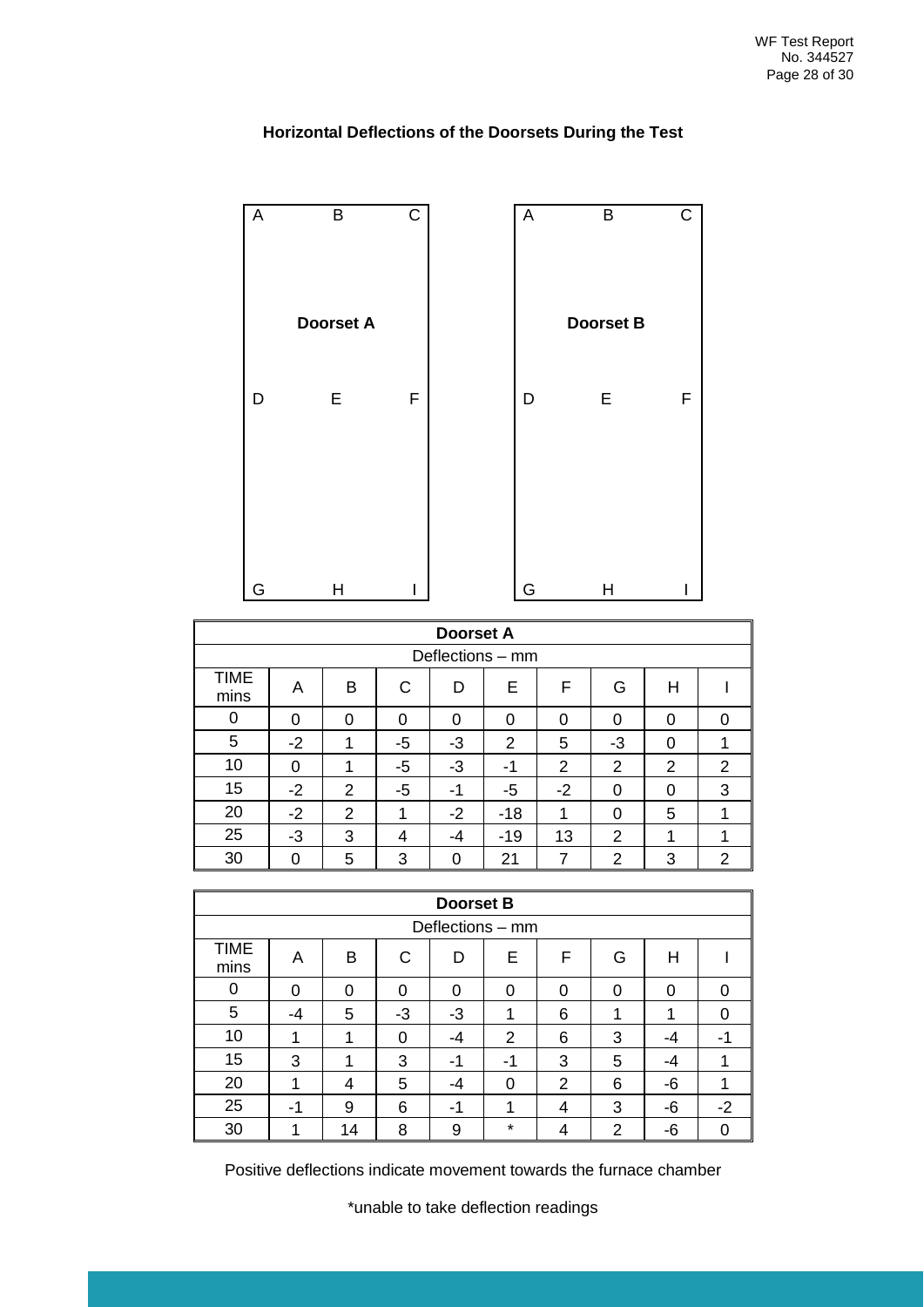

#### **Graph showing mean furnace temperature, together with the temperature/time relationship specified in the Standard**